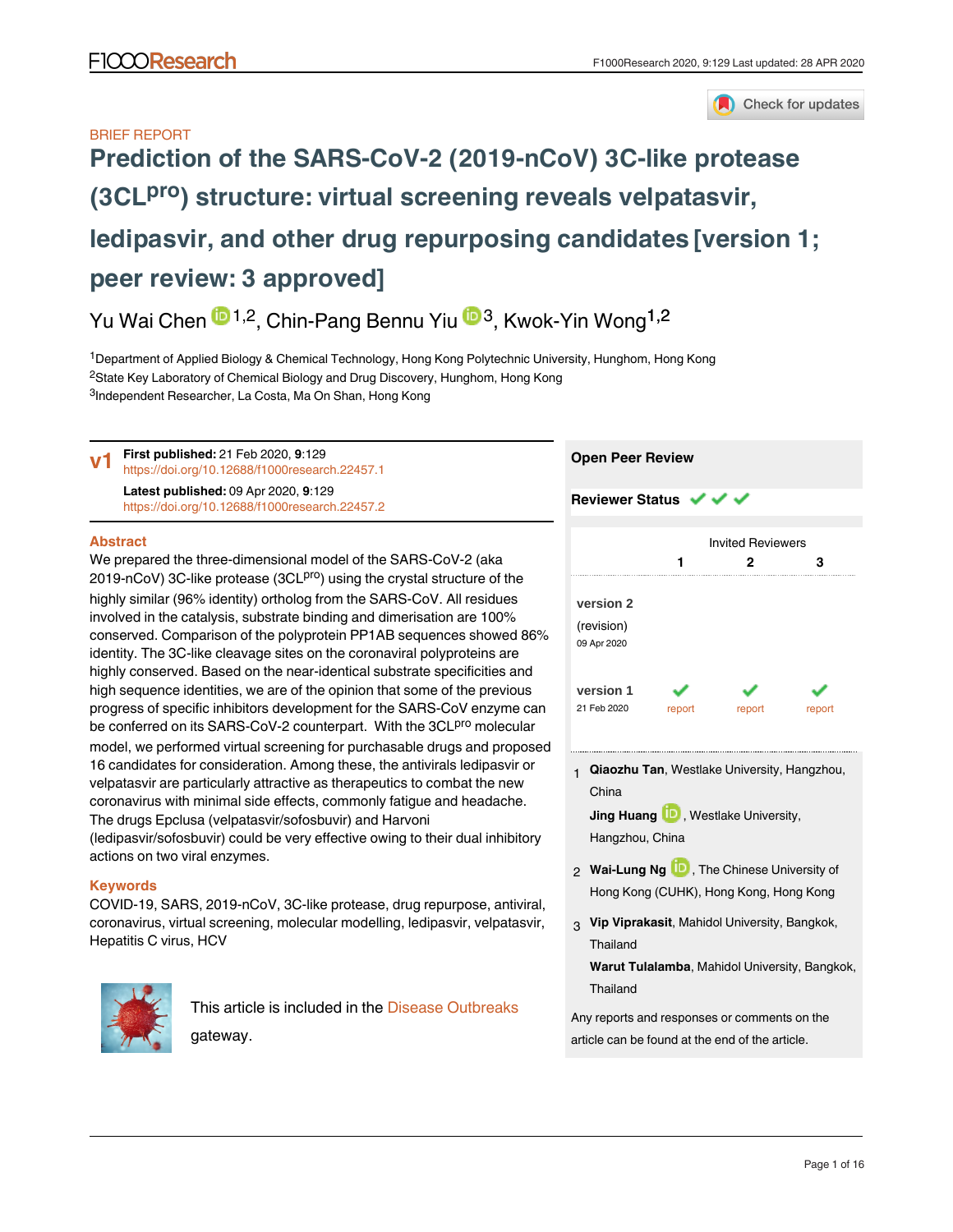**Corresponding authors:** Yu Wai Chen (yu-wai.chen@polyu.edu.hk), Kwok-Yin Wong (kwok-yin.wong@polyu.edu.hk)

**Author roles: Chen YW**: Conceptualization, Data Curation, Formal Analysis, Investigation, Methodology, Project Administration, Resources, Supervision, Validation, Visualization, Writing – Original Draft Preparation, Writing – Review & Editing; **Yiu CPB**: Conceptualization, Formal Analysis, Investigation, Methodology, Project Administration, Resources, Validation, Visualization, Writing – Original Draft Preparation, Writing – Review & Editing; **Wong KY**: Funding Acquisition, Project Administration, Resources, Supervision, Visualization, Writing – Review & Editing

**Competing interests:** No competing interests were disclosed.

**Grant information:** We acknowledge support from the Innovation and Technology Commission of Hong Kong, the Hong Kong Polytechnic University and the Life Science Area of Strategic Fund 1-ZVH9.

*The funders had no role in study design, data collection and analysis, decision to publish, or preparation of the manuscript.*

**Copyright:** © 2020 Chen YW *et al*. This is an open access article distributed under the terms of the [Creative Commons Attribution License](http://creativecommons.org/licenses/by/4.0/), which permits unrestricted use, distribution, and reproduction in any medium, provided the original work is properly cited.

How to cite this article: Chen YW, Yiu CPB and Wong KY. Prediction of the SARS-CoV-2 (2019-nCoV) 3C-like protease (3CL P<sup>ro</sup>) **structure: virtual screening reveals velpatasvir, ledipasvir, and other drug repurposing candidates [version 1; peer review: 3 approved]** F1000Research 2020, **9**:129<https://doi.org/10.12688/f1000research.22457.1>

**First published:** 21 Feb 2020, **9**:129<https://doi.org/10.12688/f1000research.22457.1>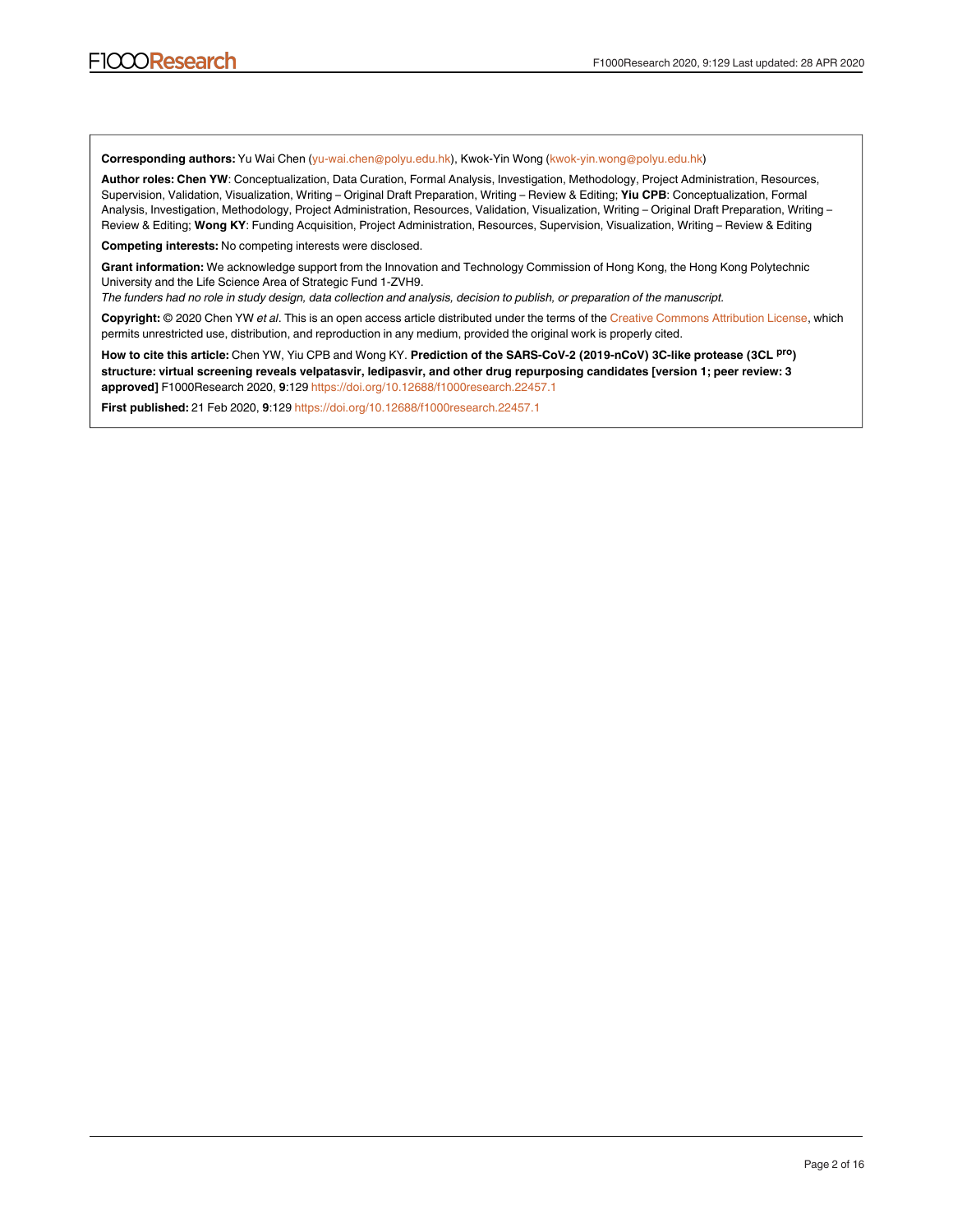#### <span id="page-2-0"></span>**Introduction**

On 7 January 2020, a new coronavirus, 2019-nCoV (now officially named SARS-CoV-2) was implicated in an alarming outbreak of a pneumonia-like illness COVID-19, originating from Wuhan City, Hubei, China. Human-to-human transmis-sion was first confirmed in Guangdong, China<sup>[1](#page-6-0)</sup>. The World Health Organisation has declared this a global public health emergency — on 15 February 2020, there are more than 65,000 confirmed cases reported, and the death toll is over 1500. In the height of the crisis, this virus is spreading at a rate and scale far worse than previous coronaviral epidemics.

It was immediately evident from its genome that the coronavirus is evolutionarily related (80% identity) to the beta-coronavirus implicated in the severe acute respiratory syndrome (SARS), which originated in bats and was causative of a global outbreak in 2003. The momentum of research on developing antiviral agents against the SARS-CoV carried on after the epidemic subsided. Despite this, no SARS treatment has yet come to fruition; however, knowledge acquired from the extensive research and development efforts may be of use to inform the current therapeutic options.

The viral genome encodes more than 20 proteins, among which are two proteases (PL $P<sup>pro</sup>$  and 3CL $P<sup>pro</sup>$ ) that are vital to virus replication; they cleave the two translated polyproteins (PP1A and PP1AB) into individual functional components. The 3-chymotrypsin-like protease (3CL<sup>pro</sup>, aka main protease, M<sup>pro</sup>) is considered to be a promising drug target. Tremendous effort has been spent on studying this protein in order to identify therapeutics against the SARS-CoV in particular and other pathogenic coronaviruses (e.g. MERS-CoV, the Middle East respiratory syndrome coronavirus) in general because they share similar active sites and enzymatic mechanisms. The purpose of this study is to build a molecular model of the 3CL<sup>pro</sup> of the SARS-CoV-2 and to carry out virtual screening to identify readily usable therapeutics. It was not our intention, however, to comment on other structure-based drug design research as these will not be timely for the current epidemic.

#### **Methods**

#### Analysis of protein sequences

The translated polyprotein (PP1AB) sequence was obtained from the annotation of the GenBank entry of the SARS-CoV-2 genome (accession number [MN908947\)](https://www.ncbi.nlm.nih.gov/nuccore/MN908947). By comparing this sequence with the SARS-CoV PP1AB sequence (accession number [ABI96956\)](https://www.ncbi.nlm.nih.gov/protein/ABI96956.1), the protease cleavage sites and all

mature protein sequences were obtained. Sequence comparison and alignment were performed with [BLASTp.](https://blast.ncbi.nlm.nih.gov/Blast.cgi?PAGE=Proteins)

#### Preparation of structural model

The high-resolution apo-enzyme structure of SARS-CoV 3CL<sup>pro</sup> (PDBID:  $2DUC$  $2DUC$ <sup>2</sup> was employed as the template. The vari-ant residues were "mutated" in silico by [SCWRL4](http://dunbrack.fccc.edu/SCWRL3.php/)<sup>[3](#page-6-0)</sup>, followed by manual adjustment to ensure that the best side-chain rotamer was employed ([Table 2](#page-3-0)). The rebuilt model was subjected to steepest descent energy minimisation by [Gromacs](http://www.gromacs.org/) 2018.4 using the Gromos 54A7 forcefield, with a restraint force constant of 1000 kJ mol-1 nm-2 applied on all backbone atoms and all atoms of the vital residues (Table 1). Accessible surface area of residues were calculated with *areaimol* of the [CCP4 suite](http://www.ccp4.ac.uk/) v7.0.

#### Virtual screening

[MTiOpenScreen](https://bioserv.rpbs.univ-paris-diderot.fr/services/MTiOpenScreen/) web service<sup>[4](#page-6-0)</sup> was used for screening against its library of 7173 purchasable drugs (Drugs-lib), with the binding site grid specified by the active-site residues. The active sites on chain A and chain B were screened independently with [AutoDock Vina](http://vina.scripps.edu/)<sup>[5](#page-6-0)</sup>. When the crystal structure was released, it was stripped of its inhibitor and subjected to a screening. A list of 4,500 target:ligand docking combinations ranked by binding energies was produced for each screen. The top 10 or 11 (ranked using a binding energy cut-off) hits for chains A and B were examined visually in [PyMOL \(version 1.7.X\)](https://sourceforge.net/projects/pymol/files/pymol/1.7/)<sup>[6](#page-7-0)</sup>.

An earlier version of this article can be found on ChemRxiv (DOI: [10.26434/chemrxiv.11831103.v2](https://doi.org/10.26434/chemrxiv.11831103.v2)).

#### **Results**

#### High sequence homology with SARS-CoV

The first available genome was GenBank MN908947, now NCBI Reference Sequence NC\_045512. From it, the PP1AB sequence of SARS-CoV-2 was extracted and aligned with that of SARS-CoV. The overall amino-acid sequence identity is very high (86%). The conservation is noticeable at the polyprotein cleavage sites. All  $11 \text{ } 3CL^{pro}$  sites<sup>2</sup> are highly conserved or identical (*Extended data*[7](#page-7-0) , Table S1), inferring that their respective proteases have very similar specificities. The 3CLpro sequence of SARS-CoV-2 has only 12 out of 306 residues different from that of SARS-CoV (identity = 96%).

#### Conserved sequence identity among SARS-CoV-2

We compared the polyprotein PP1AB and the 3CL<sup>pro</sup> sequences among all 11 SARS-CoV-2 genomes (GenBank [MN908947](https://www.ncbi.nlm.nih.gov/nuccore/MN908947),

**Table 1. SARS-CoV 3CLpro important residues and SARS-CoV-2 variant residues.**

| <b>Function</b>     | <b>Residue Number</b>                                          | Reference |
|---------------------|----------------------------------------------------------------|-----------|
| Catalytic           | 41.145                                                         |           |
| Substrate binding   | 41, 49, 143–144, 163–167, 187–192                              | 2,9       |
| Dimerisation        | 10, 11, 14, 28, 139, 140, 147, 298                             | $10 - 13$ |
| SARS-CoV-2 variants | 35, 46, 65, 86, 88, 94, 134, 180, 202, 267, 285, 286 This work |           |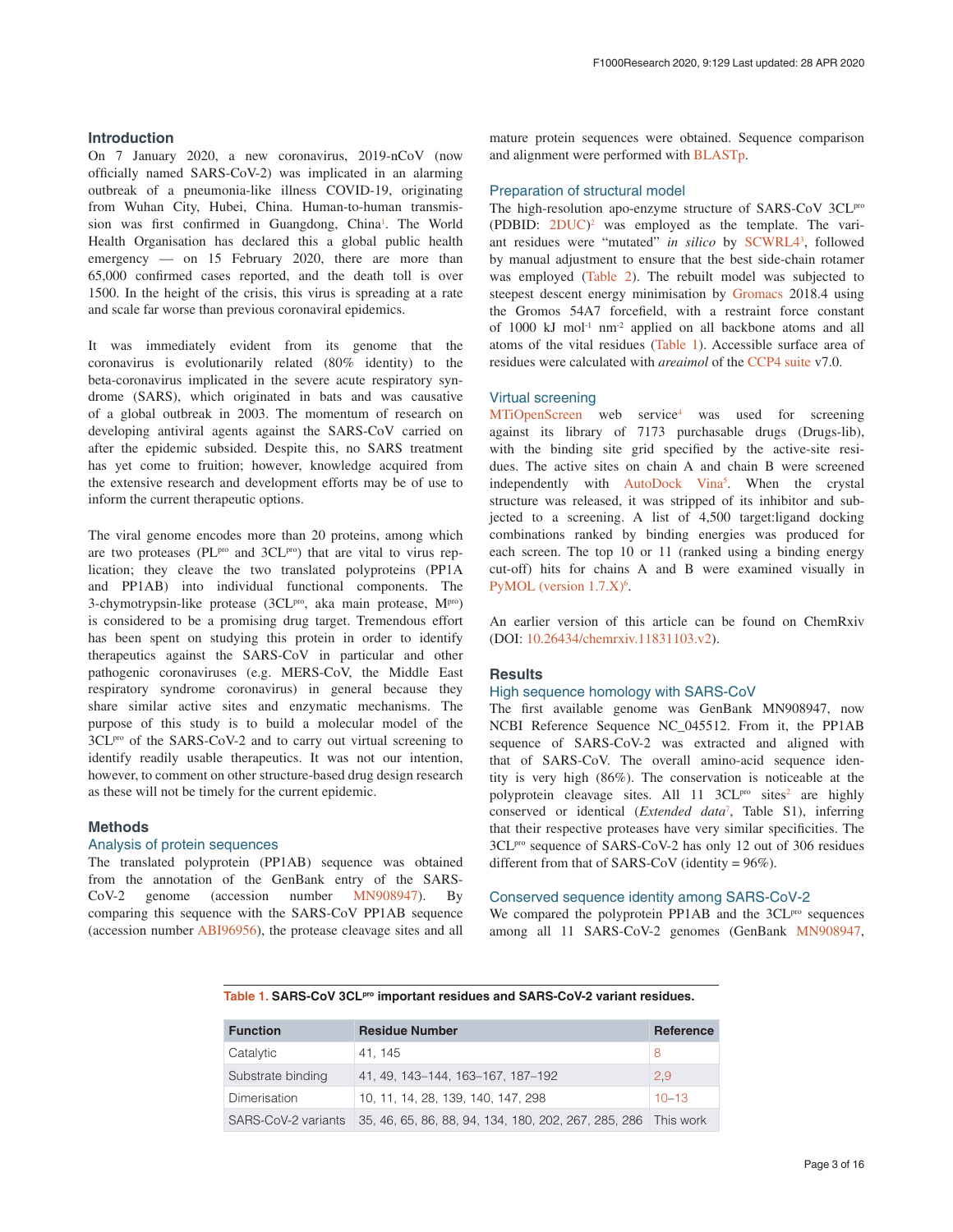<span id="page-3-0"></span>**Table 2.** *In silico* **mutagenesis of the SARS-CoV-2 3CLpro.** The 12 variant residues with reference to the SARS-CoV enzyme are shown with the respective treatment of rotamer. "A" and "B" refers to the individual chains of the dimeric model. Both chains are in the crystal asymmetric unit and are not identical. The rotamer symbol (bracketed) is defined according to the conventions of Richardson<sup>15</sup>, followed by its respective rank of popularity. ASA: accessible surface area (average of A and B chains) of the residue in the SARS-CoV 3CL<sup>pro</sup> structure, in A<sup>2</sup> and in % relative to the ASA of a residue X in the Gly-X-Gly conformation.

| <b>Residue</b>     | <b>Rotamer</b>                  | ASA, $A^2$ (%) | <b>Remarks on replacement</b>                               |
|--------------------|---------------------------------|----------------|-------------------------------------------------------------|
| <b>T35V</b>        | $AB: (t-)$ , top                | 19 (14%)       | conservative                                                |
| A46S               | A: (t-), 3rd; B: (p-), top      | 73 (63%)       | A chain disordered, rotamer chosen to minimise steric clash |
| S65N               | AB: (m-20), top                 | 38 (28%)       |                                                             |
| <b>L86V</b>        | A: (m), 2nd; B: (t), top        | $0(0\%)$       | A chain rotamer to avoid clash                              |
| R88K               | A: (mtpt), 9th; B: (mtpp), 19th | 81 (33%)       | AB: real-space refined with good fit to arginine densities  |
| S94A               | not applicable                  | 64 (51%)       |                                                             |
| <b>H134F</b>       | AB: (m-85), top                 | 57 (29%)       | occupy similar but larger space                             |
| <b>K180N</b>       | AB: (m-20), top                 | 102 (50%)      |                                                             |
| <b>L202V</b>       | $AB: (p)$ , 3rd                 | 22 (12%)       | avoid steric clash                                          |
| A267S              | AB: (m), 2nd                    | $0(0\%)$       | avoid steric clash                                          |
| T <sub>285</sub> A | not applicable                  | 68 (44%)       | at dimeric interface                                        |
| <b>I286L</b>       | $(mt)$ , top                    | 75 (46%)       | at dimeric interface                                        |

[MN938384](https://www.ncbi.nlm.nih.gov/nuccore/MN938384), [MN975262](https://www.ncbi.nlm.nih.gov/nuccore/MN975262), [MN985325,](https://www.ncbi.nlm.nih.gov/nuccore/MN985325) [MN988668](https://www.ncbi.nlm.nih.gov/nuccore/MN988668), [MN988669](https://www.ncbi.nlm.nih.gov/nuccore/MN988669), [MN988713](https://www.ncbi.nlm.nih.gov/nuccore/MN988713), [MN994467](https://www.ncbi.nlm.nih.gov/nuccore/MN994467), [MN994468,](https://www.ncbi.nlm.nih.gov/nuccore/MN994468) [MN996527](https://www.ncbi.nlm.nih.gov/nuccore/MN996527) and [MN996528\)](https://www.ncbi.nlm.nih.gov/nuccore/MN996528) that were available on 1 February 2020. With reference to MN908947 (NC\_045512), among the 7096 residues, there is only one variable residue in each of MN975262 (in NSP-4), MN994467 (in NSP-2), MN994468 (in NSP-13), MN996527 (in NSP-16); and two in MN988713 (in NSP-1 and NSP-3). The remaining five have no difference. To summarise, all SARS-CoV-2 3CLpro sequences and all their cleavage junctions on their polyproteins are 100% conserved.

#### 3D model of the SARS-CoV-2 3CLPro

The amino acids that are known to be important for the enzyme's functions are listed in [Table 1.](#page-2-0) Not unexpectedly, none of the 12 variant positions are involved in major roles. Therefore, we are confident to prepare a structural model of the SARS-CoV-2 3CL<sup>pro</sup> by molecular modelling (*Extended data<sup>[7](#page-7-0)</sup>*, Figure S1), which will be immediately useful for *in silico* development of targeted treatment. After we submitted the first draft of this study, the crystal structure of SARS-CoV-2 3CL<sup>pro</sup> was solved and released (PDB ID [6LU7\)](https://www.rcsb.org/structure/6LU7), which confirms that the predicted model is good within experimental errors (*Extended data*[7](#page-7-0) , Figure S2).

#### Virtual screening for readily available drugs

When examined in molecular graphics<sup> $6$ </sup>, all solutions were found to fit into their respective active sites convincingly. The binding energies of chain A complexes were generally higher than those of chain B by approximately  $1.4$  kcal mol<sup>-1</sup> ([Table 3](#page-4-0)). This presumably demonstrates the intrinsic conformational variability between the A- and B-chain active sites in the crystal

structure (the average root-mean-square deviation (rmsd) in C $\alpha$  atomic positions of active-site residues is 0.83 Å). In each screen, the differences in binding energies are small, suggesting that the ranking is not discriminatory, and all top scorers should be examined. We combined the two screens and found 16 candidates which give promising binding models (etoposide and its phosphate counted as one) [\(Table 3\)](#page-4-0).

#### Assessment of the candidate drugs

We checked the actions, targets and side effects of the 16 candidates. Among these, we first noticed velpatasvir ([Figure 1A, D\)](#page-5-0) and ledipasvir, which are inhibitors of the NS5A protein of the hepatitis C virus (HCV). Both are marketed as approved drugs in combination with sofosbuvir, which is a prodrug nucleotide analogue inhibitor of RNA-dependent RNA polymerase (RdRp, or NS5B). Interestingly, sofosbuvir has recently been proposed as an antiviral for the SARS-CoV-2 based on the similarity between the replication mechanisms of the HCV and the coronaviruses<sup>14</sup>. Our results further strengthen that these dual-component HCV drugs, Epclusa (velpatasvir/sofosbuvir) and Harvoni (ledipasvir/sofosbuvir), may be attractive candidates to repurpose because they may inhibit two coronaviral enzymes. A drug that can target two viral proteins substantially reduces the ability of the virus to develop resistance. These direct-acting antiviral drugs are also associated with very minimal side effects and are conveniently orally administered ([Table 4](#page-5-0)).

The flavonoid glycosides diosmin ([Figure 1B\)](#page-5-0) and hesperidin ([Figure 1E\)](#page-5-0), obtained from citrus fruits, fit very well into and block the substrate binding site. Yet, these compounds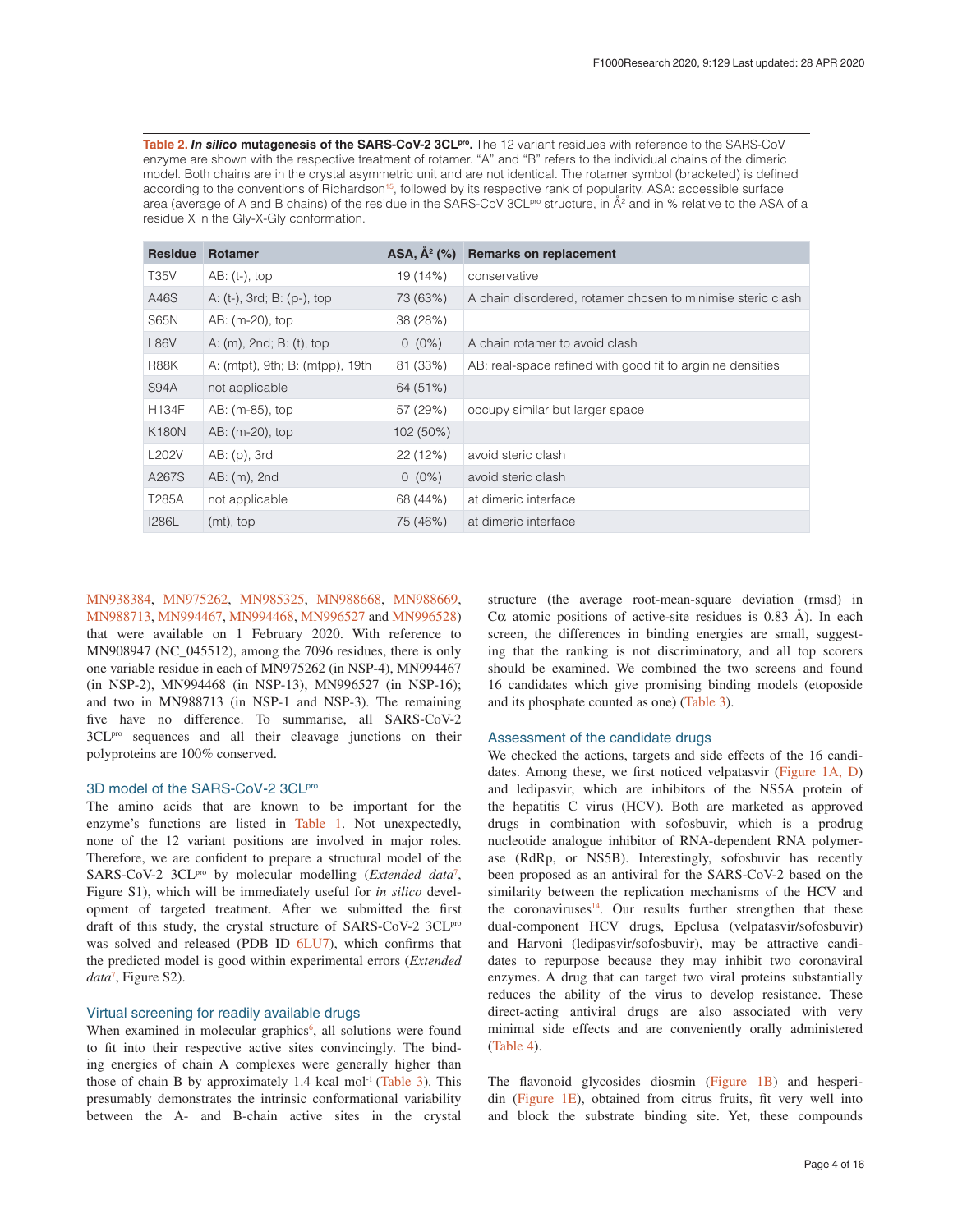<span id="page-4-0"></span>**Table 3. The results of virtual screening of drugs on the active sites**  of SARS-CoV-2 3CL<sup>pro</sup> model. The left and right columns are the results of A and B chains, respectively. The top scorers are listed first, then the equivalent top scorers of the other chain listed at the lower half. B.E.: AutoDock Vina binding energy in kcal mol<sup>-1</sup>. The number of hits of a drug is the times it appears among all results within a screen regardless of rank, only the binding energy of the top-ranking hit was shown. Etoposide and its phosphate are listed separately in the screens. Approved and pre-approved drugs are shown in green and orange, respectively. Except dihydroergocristine and ditercalinium, all approved drugs have undergone post-market surveillance, i.e. Phase 4.

| A Chain              |             |                | <b>B</b> Chain       |        |                  |  |
|----------------------|-------------|----------------|----------------------|--------|------------------|--|
| <b>A Top scorers</b> | <b>B.E.</b> | <b>Hits</b>    | <b>B</b> Top scorers |        | <b>B.E. Hits</b> |  |
| diosmin              | $-10.1$     | 1              | etoposide            | $-8.7$ | 32               |  |
| hesperidin           | $-10.1$     | 38             | R428                 | $-8.6$ | $\overline{2}$   |  |
| MK-3207              | $-10.1$     | $\overline{4}$ | MK-3207              | $-8.6$ | 4                |  |
| venetoclax           | $-10.0$     | $\mathbf{1}$   | teniposide           | $-8.5$ | 34               |  |
| dihydroergocristine  | $-9.8$      | 6              | UK-432097            | $-8.5$ | $\overline{c}$   |  |
| bolazine             | $-9.8$      | $\mathbf{1}$   | eluxadoline          | $-8.4$ | $\mathbf{1}$     |  |
| R428                 | $-9.8$      | $\overline{c}$ | venetoclax           | $-8.4$ | $\mathbf{1}$     |  |
| ditercalinium        | $-9.8$      | $\mathbf{1}$   | ledipasvir           | $-8.4$ | 3                |  |
| etoposide-phosphate  | $-9.8$      | 21             | irinotecan           | $-8.4$ | $\mathbf{1}$     |  |
|                      |             |                | lumacaftor           | $-8.4$ | $\mathbf{1}$     |  |
|                      |             |                | velpatasvir          | $-8.4$ | 5                |  |
| (B Top scorers)      |             |                | (A Top scorers)      |        |                  |  |
| teniposide           | $-9.7$      | 34             | hesperidin           | $-8.3$ | 38               |  |
| etoposide            | $-9.7$      | 32             | etoposide-phosphate  | $-8.3$ | 21               |  |
| UK-432097            | $-9.6$      | $\overline{c}$ | bolazine             | $-8.3$ | $\mathbf{1}$     |  |
| irinotecan           | $-9.5$      | $\mathbf{1}$   | dihydroergocristine  | $-8.1$ | 6                |  |
| lumacaftor           | $-8.9$      | 1              | diosmin              | $-7.9$ | $\mathbf{1}$     |  |
| velpatasvir          | $-8.5$      | $\overline{c}$ | ditercalinium        | $-7.7$ | $\mathbf{1}$     |  |
| eluxadoline          | $-8.0$      | 1              |                      |        |                  |  |
| ledipasvir           |             | 0              |                      |        |                  |  |

cause mild adverse reactions [\(Table 4\)](#page-5-0). Hesperidin hits showed up multiple times, suggesting it has many modes of binding ([Figure 1A\)](#page-5-0). Teniposide and etoposide (and its phosphate) are chemically related and turned up in multiple hits with good binding models [\(Figure 1F](#page-5-0)). However, these chemotherapy drugs have a lot of strong side effects and need intravenous administration [\(Table 4\)](#page-5-0). The approved drug venetoclax ([Figure 1C](#page-5-0)) and investigational drugs MK-3207 and R428 scored well in both screens. Venetoclax is another chemotherapy drug that is burdened by side effects including upper respiratory tract infection ([Table 4\)](#page-5-0). Not much has been disclosed about MK-3207 and R428.

We subjected the crystal structure to the same virtual screening procedures. A very similar list of candidates showed up consistently (*Extended data*[7](#page-7-0) , Table S2) with high scores although ledipasvir was not found.

We noticed that most of the compounds on the list have molecular weights (MW) over 500, except lumacaftor (MW=452). The largest one is ledipasvir (MW=889). This is because the size of the peptide substrate and the deeply buried protease active site demand a large molecule that has many rotatable dynamics to fit into it.

#### **Discussion**

We identified five trials on [ClinicalTrials.gov](https://clinicaltrials.gov/) involving antiviral and immunomodulatory drug treatments for SARS ([Table 5](#page-6-0)), all without reported results; i.e., at present, there are no safe and effective drug candidates against SARS-CoV. This is because once the epidemic is over, there are no patients to recruit for clinical trials. Only the study with streptokinase succeeded in completion of phase 3. It is disappointing that little progress in SARS drug development has been made in the past 17 years. After the 2003 outbreak, numerous inhibitors for the 3CL<sup>pro</sup>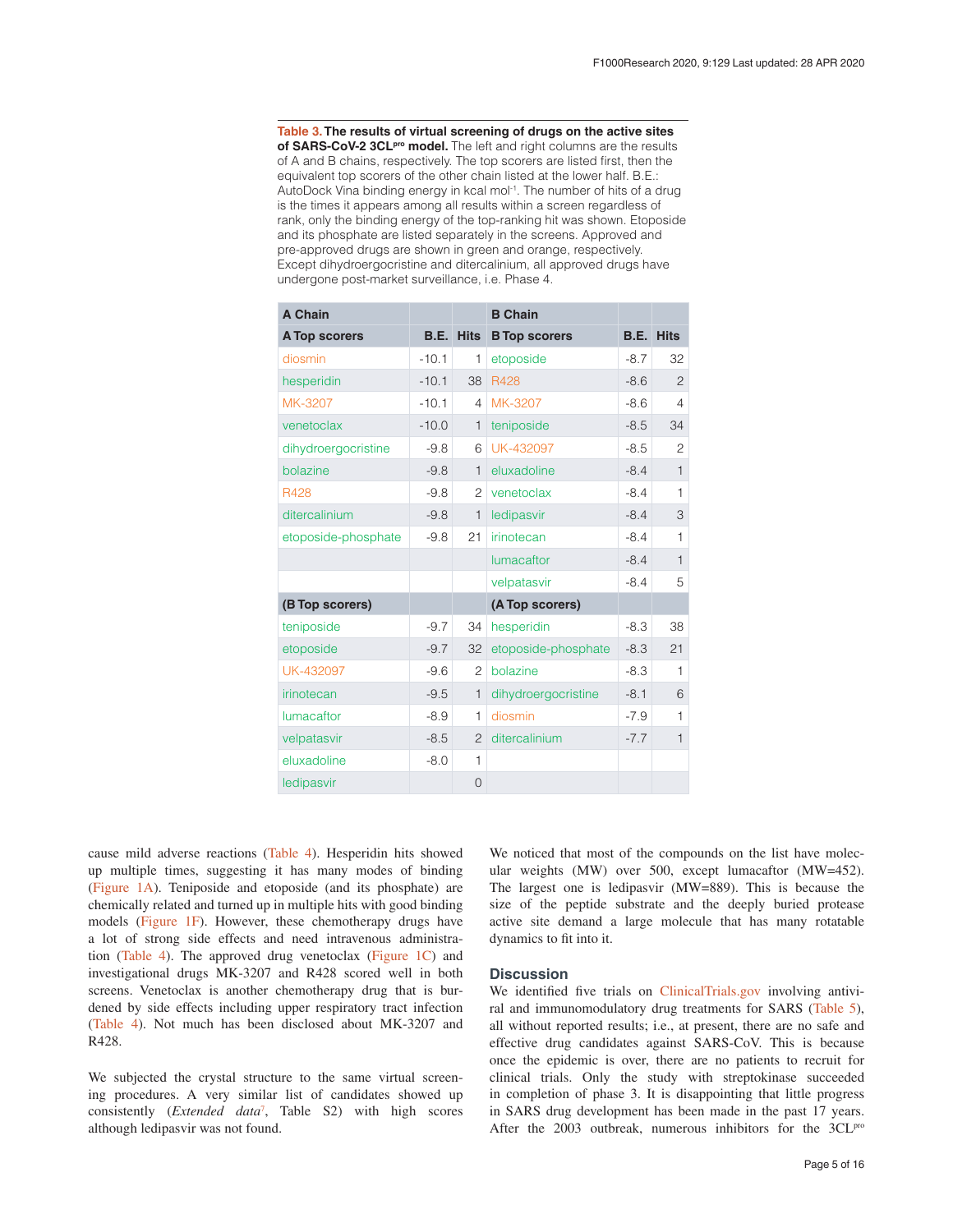<span id="page-5-0"></span>

**Figure 1. Virtual screening results for the SARS-CoV-2 3CLpro protease.** Docking of representative drugs into the active sites of A chain (**A**, **B**, **C**) and that of **B** chain (**D**, **E**, **F**). The catalytic residue surfaces are coloured in yellow. Atom colours of drug: C: cyan; O: red; N: blue; H: white; S: yellow; only polar hydrogens are shown. Prepared with PyMOL.

enzyme have been proposed<sup>[16,17](#page-7-0)</sup>, yet no new drug candidates have succeeded to enter the clinical phase 1.

One record which receives a lot of attention amid the current outbreak is the lopinavir/ritonavir combination<sup>18</sup>. They are protease inhibitors originally developed against HIV. During the 2003 SARS outbreak, despite lacking a clinical trial, they were tried as an emergency measure and found to offer improved clinical outcome<sup>18</sup>. However, some scientists did express scepticism $19$ . By analogy, these compounds were speculated to act on SARS-CoV 3CL<sup>pro</sup> specifically, but there is as yet no crystal structure to support that, although docking studies were carried out to propose various binding modes<sup>20–23</sup>. The IC<sub>50</sub> value of lopinavir is 50  $\mu$ M ( $K_i = 14 \mu$ M) and that for ritonavir cannot be established $24$ . Although this is far from a cure, based on our results that the two CoV 3CL<sup>pro</sup> enzymes are identical as far as protein sequences and substrate specificities are concerned, we are of the opinion that this is still one of the recommended routes for immediate treatment at the time of writing (early February 2020).

If we look beyond the 3CL<sup>pro</sup>, an earlier screen produced 27 candidates that could be repurposed against both SARS-CoV and MERS- $CoV<sup>25</sup>$ . In addition, the other coronaviral proteins could be targeted for screening. Treatment of the COVID-19 with remdesivir (a repurposed drug in development targeting the RdRp) showing improved clinical outcome has just been reported and clinical trial is now underway $26$ .

We consider this work part of the global efforts responding in a timely fashion to fight this deadly communicable disease. We are aware that there are similar modelling, screening and repurposing exercises targeting 3CL<sup>pro</sup> reported or

**Table 4. Possible side effects and routes of administration of the drugs identified from virtual screening for**  SARS-CoV-2 3CLPro.

| <b>Drug</b>                      | Possible side effects (adverse reactions)                                      | Admin.        |
|----------------------------------|--------------------------------------------------------------------------------|---------------|
| Diosmin <sup>a,b</sup>           | Mild gastrointestinal disorders; skin irritations; nausea; heart arrhythmias   | Topical; oral |
| Hesperidin <sup>a,d</sup>        | Stomach pain and upset; diarrhea; headache                                     | Oral          |
| MK-3207 <sup>c</sup>             | No information                                                                 | Oral          |
| Venetoclax <sup>a,b</sup>        | Neutropenia; nausea; anaemia, diarrhea; upper respiratory tract infection      | Oral          |
| Dihydroergocristine <sup>a</sup> | No information                                                                 | Oral          |
| <b>Bolazine</b> <sup>b</sup>     | No information                                                                 | Intramuscular |
| R428 <sup>b</sup>                | No information                                                                 | Oral          |
| Ditercalinium                    | No information                                                                 | No info       |
| Etoposide <sup>a,b</sup>         | Alopecia; constipation; diarrhea; nausea; vomiting; secondary malignancies     | Intravenous   |
| Teniposide <sup>a,b</sup>        | Gastrointestinal toxicity; hypersensitivity reactions; reversible alopecia     | Intravenous   |
| UK-432097 <sup>c</sup>           | No information                                                                 | Inhaled       |
| Irinotecan <sup>a,b</sup>        | Gastrointestinal complication                                                  | Intravenous   |
| Lumacaftor <sup>a</sup>          | Dyspnea; nasopharyngitis; nausea; diarrhea; upper respiratory tract infection  | Oral          |
| Velpatasvir <sup>a,b</sup>       | Headache; fatigue; nausea                                                      | Oral          |
| Eluxadoline <sup>a,b</sup>       | Constipation; nausea; fatigue, bronchitis, viral gastroenteritis; pancreatitis | Oral          |
| Ledipasvir <sup>a</sup>          | Fatigue; headache                                                              | Oral          |

Sources of information: a DrugBank.ca (main), b Wikipedia.org, c ClinicalTrials.gov and d WebMD.com.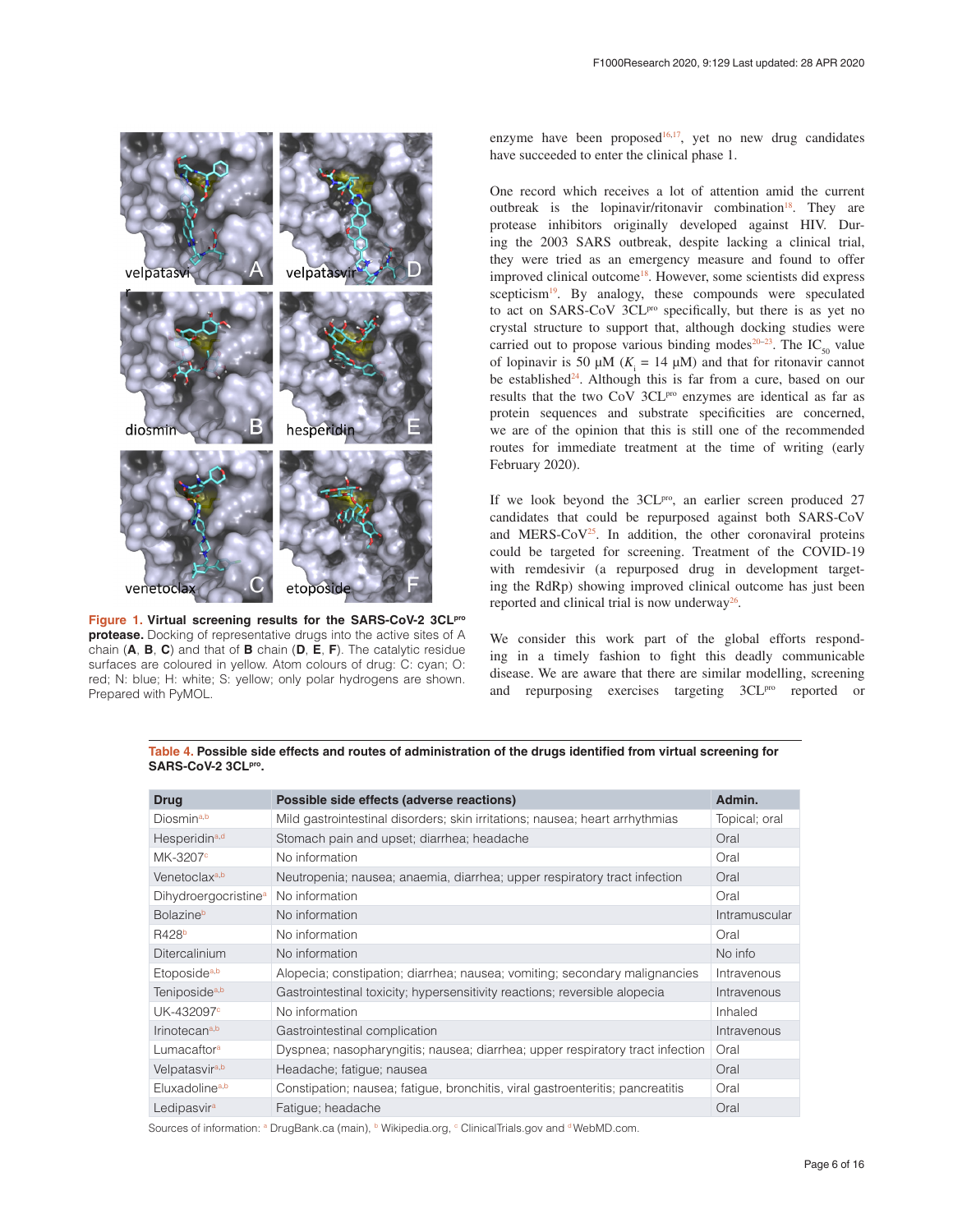#### <span id="page-6-0"></span>**Table 5. Drugs targeting SARS that are registered for the U.S. Food and Drug Administration (USFDA) clinical trials.**

| <b>Drug</b>                                    | <b>Condition</b>                 | <b>Phase</b>        | <b>Status</b> | <b>From</b>   | То                     | Location  |
|------------------------------------------------|----------------------------------|---------------------|---------------|---------------|------------------------|-----------|
| Lopinavir / Ritonavir + Ribavirin              | <b>SARS</b>                      | Unknown             | Unknown       |               |                        | Hong Kong |
| Alferon LDO                                    | <b>SARS</b>                      | Phase 2             | Completed     | Nov 04 Apr 06 |                        | Hona Kona |
| Poly-ICLC                                      | Respiratory viruses <sup>a</sup> | Phase 1             | Completed     |               | Mar 08   Dec 09   USA  |           |
| Streptokinase                                  | SARS, ARDS                       | Phase 3             | Completed     | Feb 16 Jan 18 |                        |           |
| Glucocorticoid<br>(methylprednisolone) therapy | Coronavirus<br>infectionsb       | Phase 2.<br>Phase 3 | Unknown       | Jan 20        | Dec 20 China<br>(Est.) |           |

<sup>a</sup> This covers unknown respiratory viruses.  $\overline{b}$  This includes the COVID-19. Est. = estimated.

announced<sup>[20](#page-7-0),27-33</sup>. Our methods did not overlap, and we share no common results with these studies.

#### **Data availability**

#### Source data

The 11 SARS-CoV-2 polyprotein PP1AB and 3CL<sup>pro</sup> sequences used in this study were obtained from NCBI GenBank, accession numbers [MN908947](https://www.ncbi.nlm.nih.gov/nuccore/MN908947) , [MN938384,](https://www.ncbi.nlm.nih.gov/nuccore/MN938384) [MN975262,](https://www.ncbi.nlm.nih.gov/nuccore/MN975262) [MN985325,](https://www.ncbi.nlm.nih.gov/nuccore/MN985325) [MN988668](https://www.ncbi.nlm.nih.gov/nuccore/MN988668), [MN988669,](https://www.ncbi.nlm.nih.gov/nuccore/MN988669) [MN988713](https://www.ncbi.nlm.nih.gov/nuccore/MN988713), [MN994467](https://www.ncbi.nlm.nih.gov/nuccore/MN994467), [MN994468,](https://www.ncbi.nlm.nih.gov/nuccore/MN994468) [MN996527](https://www.ncbi.nlm.nih.gov/nuccore/MN996527) and [MN996528](https://www.ncbi.nlm.nih.gov/nuccore/MN996528), available on 1 February 2020.

The SARS-CoV PP1AB sequence wsa obtained from NCBI Protein, accession number [ABI96956.](https://www.ncbi.nlm.nih.gov/protein/ABI96956.1)

The two coronavirus protease structures used were obtained from Protein Data Bank, ID [2DUC](https://www.rcsb.org/structure/2DUC) and [6LU7.](https://www.rcsb.org/structure/6LU7)

#### Extended data

Open Science Framework: SARS-CoV-2 (2019-nCoV) 3CLpro Model and Screening.<https://doi.org/10.17605/OSF.IO/HCU8X><sup>[7](#page-7-0)</sup>.

The "Virtual Screening" folder contains the following extended data:

- 2019-nCoV-3CLpro.pdb. (3D model of the 3CL<sup>pro</sup>: A and B chains.)
- A-screen4500.pdbqt, B-screen4500.pdbqt, X-screen4500. pdbqt. (Virtual screening 3D results of Model A chain, Model B chain and the crystal-structure (A chain) in PDBQT format (can be viewed by any text editor). Use the software PyMOL to open these files. Each

result file contains 4500 drug-to-protein docking hits ranked by AutoDock Vina binding energies in kcal mol-1.)

• A-screen1500.table.csv, B-screen1500.table.csv, X-screen1500.table.csv. (Virtual screening results (names only) of Model A chain, Model B chain and the crystal-structure (A chain) in CSV format (can be opened by Excel or any text editor). This is a summary of the top 1500 drug-to-protein docking hits ranked by AutoDock Vina binding energies in kcal mol-1.)

The "Extended Results" folder contains the following extended data:

- Tab S1.docx (Sequence homology of the  $3CL<sup>pro</sup>$  cleavage junctions of PP1AB between SARS-CoV-2 and SARS-CoV).
- Tab S2.docx (The results of virtual screening of drugs on the active site of SARS-CoV-2 3CL<sup>pro</sup> crystal structure).
- Fig S1.pptx (The structural model of the SARS-CoV-2 3CL<sup>pro</sup> protease).
- Compare Crystal.docx (A comparison, with Figure S2, of the active sites of model chains A, B and the crystal structure).

Data are available under the terms of the [Creative Commons](https://creativecommons.org/publicdomain/zero/1.0/legalcode)  [Zero "No rights reserved" data waiver](https://creativecommons.org/publicdomain/zero/1.0/legalcode) (CC0 1.0 Public domain dedication).

#### **References**

- 1. Chan JF, Yuan S, Kok KH, *et al.*: **A familial cluster of pneumonia associated with the 2019 novel coronavirus indicating person-to-person transmission: a study of a family cluster.** *Lancet.* 2020; **395**(10223): 514–523. **[PubMed Abstract](http://www.ncbi.nlm.nih.gov/pubmed/31986261)** | **[Publisher Full Text](http://dx.doi.org/10.1016/S0140-6736(20)30154-9)**
- 2. Muramatsu T, Takemoto C, Kim YT, *et al.*: **SARS-CoV 3CL protease cleaves its C-terminal autoprocessing site by novel subsite cooperativity.** *Proc Natl Acad Sci U S A.* 2016; **113**(46): 12997–13002. **[PubMed Abstract](http://www.ncbi.nlm.nih.gov/pubmed/27799534)** | **[Publisher Full Text](http://dx.doi.org/10.1073/pnas.1601327113)** | **[Free Full Text](http://www.ncbi.nlm.nih.gov/pmc/articles/5135343)**
- 3. Krivov GG, Shapovalov MV, Dunbrack RL Jr: **Improved prediction of protein**

**side-chain conformations with SCWRL4.** *Proteins.* 2009; **77**(4): 778–795. **[PubMed Abstract](http://www.ncbi.nlm.nih.gov/pubmed/19603484)** | **[Publisher Full Text](http://dx.doi.org/10.1002/prot.22488)** | **[Free Full Text](http://www.ncbi.nlm.nih.gov/pmc/articles/2885146)**

- 4. Labbé CM, Rey J, Lagorce D, *et al.*: **MTiOpenScreen: a web server for structure-based virtual screening.** *Nucleic Acids Res.* 2015; **43**(W1): W448–W454. **[PubMed Abstract](http://www.ncbi.nlm.nih.gov/pubmed/25855812)** | **[Publisher Full Text](http://dx.doi.org/10.1093/nar/gkv306)** | **[Free Full Text](http://www.ncbi.nlm.nih.gov/pmc/articles/4489289)**
- 5. Trott O, Olson AJ: **AutoDock Vina: improving the speed and accuracy of docking with a new scoring function, efficient optimization, and multithreading.** *J Comput Chem.* 2010; **31**(2): 455–461. **[PubMed Abstract](http://www.ncbi.nlm.nih.gov/pubmed/19499576)** | **[Publisher Full Text](http://dx.doi.org/10.1002/jcc.21334)** | **[Free Full Text](http://www.ncbi.nlm.nih.gov/pmc/articles/3041641)**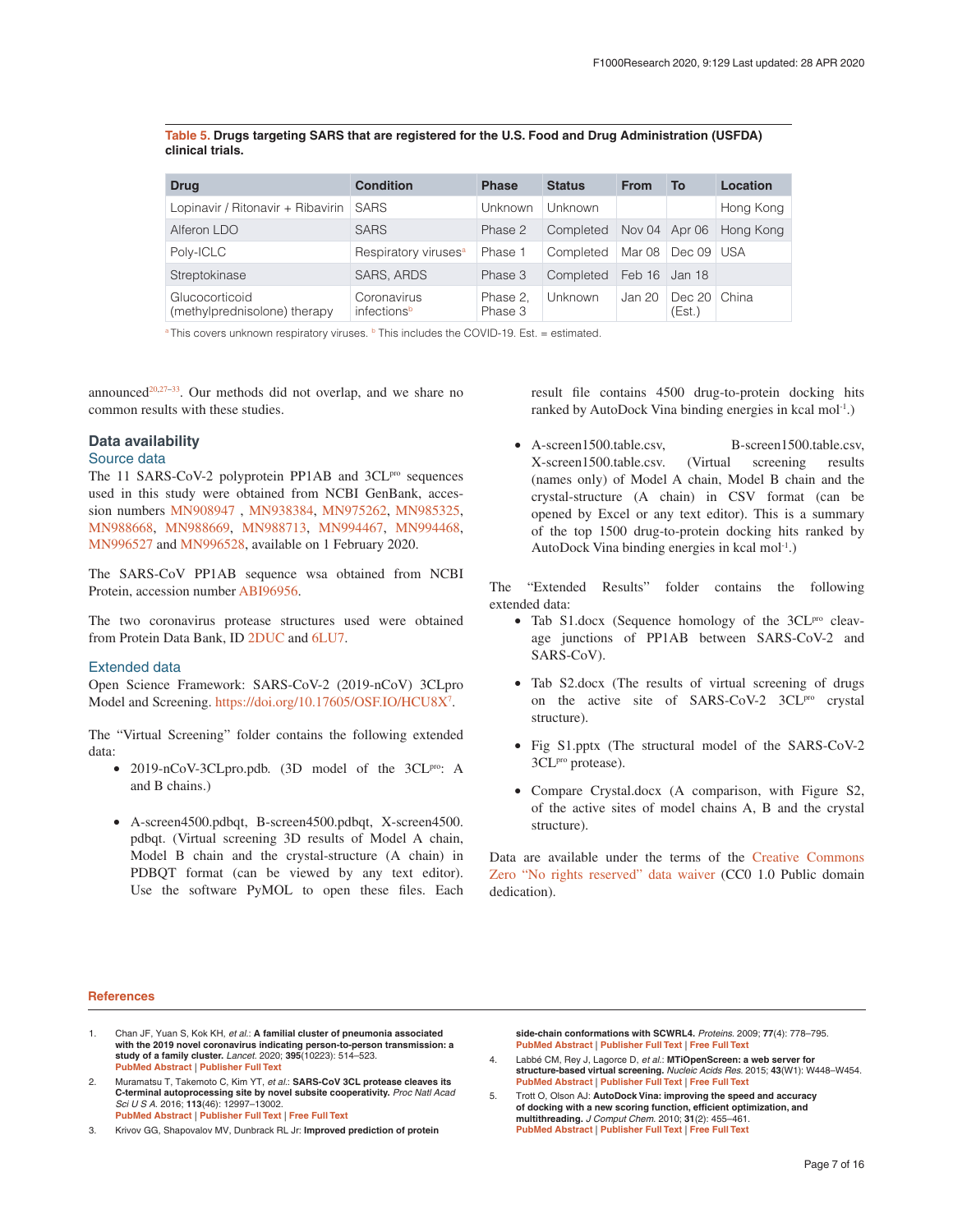- <span id="page-7-0"></span>6. **The PyMOL molecular graphics system (Schrödinger, LLC)**. **[Reference Source](http://pymol.sourceforge.net/overview/index.htm)**
- 7. Chen YW: **SARS-CoV-2 (2019-nCoV) 3CLpro Model & Screening.** 2020. **<http://www.doi.org/10.17605/OSF.IO/HCU8X>**
- 8. Huang C, Wei P, Fan K, *et al.*: **3C-like proteinase from SARS coronavirus catalyzes substrate hydrolysis by a general base mechanism.** *Biochemistry.* 2004; **43**(15): 4568–4574. **[PubMed Abstract](http://www.ncbi.nlm.nih.gov/pubmed/15078103)** | **[Publisher Full Text](http://dx.doi.org/10.1021/bi036022q)**
- 9. Hsu MF, Kuo CJ, Chang KT, *et al.*: **Mechanism of the maturation process of SARS-CoV 3CL protease.** *J Biol Chem.* 2005; **280**(35): 31257–31266. **[PubMed Abstract](http://www.ncbi.nlm.nih.gov/pubmed/15788388)** | **[Publisher Full Text](http://dx.doi.org/10.1074/jbc.M502577200)**
- 10. Barrila J, Bacha U, Freire E: **Long-range cooperative interactions modulate dimerization in SARS 3CLpro.** *Biochemistry.* 2006; **45**(50): 14908–14916. **[PubMed Abstract](http://www.ncbi.nlm.nih.gov/pubmed/17154528)** | **[Publisher Full Text](http://dx.doi.org/10.1021/bi0616302)** | **[Free Full Text](http://www.ncbi.nlm.nih.gov/pmc/articles/2570436)**
- 11. Barrila J, Gabelli SB, Bacha U, *et al.*: **Mutation of Asn28 disrupts the dimerization and enzymatic activity of SARS 3CLpro.** *Biochemistry.* 2010; **49**(20): 4308–4317. **[PubMed Abstract](http://www.ncbi.nlm.nih.gov/pubmed/20420403)** | **[Publisher Full Text](http://dx.doi.org/10.1021/bi1002585)** | **[Free Full Text](http://www.ncbi.nlm.nih.gov/pmc/articles/2877132)**
- 12. Hu T, Zhang Y, Li L, *et al.*: **Two adjacent mutations on the dimer interface of SARS coronavirus 3C-like protease cause different conformational changes in crystal structure.** *Virology.* 2009; **388**: 324–334. **[PubMed Abstract](http://www.ncbi.nlm.nih.gov/pubmed/19409595)** | **[Publisher Full Text](http://dx.doi.org/10.1016/j.virol.2009.03.034)**
- 13. Chen S, Zhang J, Hu T, *et al.*: **Residues on the dimer interface of SARS coronavirus 3C-like protease: dimer stability characterization and enzyme catalytic activity analysis.** *J Biochem.* 2008; **143**(4): 525–536. **[PubMed Abstract](http://www.ncbi.nlm.nih.gov/pubmed/18182387)** | **[Publisher Full Text](http://dx.doi.org/10.1093/jb/mvm246)**
- 14. Ju J, Kumara S, Li X, *et al.*: **Nucleotide analogues as inhibitors of viral polymerases.** *bioRxiv.* 2020. **[Publisher Full Text](http://dx.doi.org/10.1101/2020.01.30.927574)**
- 15. Lovell SC, Word JM, Richardson JS, *et al.*: **The penultimate rotamer library.** *Proteins.* 2000; **40**(3): 389–408. **[PubMed Abstract](http://www.ncbi.nlm.nih.gov/pubmed/10861930)** | **[Publisher Full Text](http://dx.doi.org/10.1002/1097-0134(20000815)40:3<389::AID-PROT50>3.0.CO;2-2)**
- 16. Pillaiyar T, Manickam M, Namasivayam V, *et al.*: **An overview of severe acute respiratory syndrome-coronavirus (SARS-CoV) 3CL protease inhibitors: peptidomimetics and small molecule chemotherapy.** *J Med Chem.* 2016; **59**(14): 6595–6628. **[PubMed Abstract](http://www.ncbi.nlm.nih.gov/pubmed/26878082)** | **[Publisher Full Text](http://dx.doi.org/10.1021/acs.jmedchem.5b01461)**
- 17. Kuo CJ, Liang PH: **Characterization and inhibition of the main protease of severe acute respiratory syndrome coronavirus.** *ChemBioEng Reviews.* 2015; **2**: 118–132.

**[Publisher Full Text](http://dx.doi.org/10.1002/cben.201400031)**

- 18. Chu CM, Cheng VC, Hung IF, *et al.*: **Role of lopinavir/ritonavir in the treatment of SARS: initial virological and clinical findings.** *Thorax.* 2004; **59**(3): 252–256. **[PubMed Abstract](http://www.ncbi.nlm.nih.gov/pubmed/14985565)** | **[Publisher Full Text](http://dx.doi.org/10.1136/thorax.2003.012658)** | **[Free Full Text](http://www.ncbi.nlm.nih.gov/pmc/articles/1746980)**
- 19. Stockman LJ, Bellamy R, Garner P: **SARS: systematic review of treatment effects.** *PLoS Med.* 2006; **3**(9): e343. **[PubMed Abstract](http://www.ncbi.nlm.nih.gov/pubmed/16968120)** | **[Publisher Full Text](http://dx.doi.org/10.1371/journal.pmed.0030343)** | **[Free Full Text](http://www.ncbi.nlm.nih.gov/pmc/articles/1564166)**
- 20. Gruber C, Steinkellner G: **Coronavirus COVID-19 (formerly known as**

**Wuhan coronavirus and 2019-nCoV) - what we can find out on a structural bioinformatics level.** 2020. **[Reference Source](https://innophore.com/2019-ncov/)**

- 21. Dayer MR, Taleb-Gassabi S, Dayer MS: **Lopinavir; a potent drug against coronavirus infection: insight from molecular docking study.** *Arch Clin Infect Dis.* 2017; **12**(4): e13823. **[Publisher Full Text](http://dx.doi.org/10.5812/archcid.13823)**
- 22. Nukoolkarn V, Lee VS, Malaisree M, *et al.*: **Molecular dynamic simulations**  analysis of ritonavir and lopinavir as SARS-CoV 3CLP<sup>ro</sup> inhibitors. *J Theor Biol.* 2008; **254**(4): 861–867. **[PubMed Abstract](http://www.ncbi.nlm.nih.gov/pubmed/18706430)** | **[Publisher Full Text](http://dx.doi.org/10.1016/j.jtbi.2008.07.030)**
- 23. Zhang XW, Yap YL: **Old drugs as lead compounds for a new disease? Binding analysis of SARS coronavirus main proteinase with HIV, psychotic and parasite drugs.** *Bioorg Med Chem.* 2004; **12**(10): 2517–2521. **[PubMed Abstract](http://www.ncbi.nlm.nih.gov/pubmed/15110833)** | **[Publisher Full Text](http://dx.doi.org/10.1016/j.bmc.2004.03.035)**
- 24. Wu CY, Jan JT, Ma SH, *et al.*: **Small molecules targeting severe acute respiratory syndrome human coronavirus.** *Proc Natl Acad Sci U S A.* 2004; **101**(27): 10012–10017. **[PubMed Abstract](http://www.ncbi.nlm.nih.gov/pubmed/15226499)** | **[Publisher Full Text](http://dx.doi.org/10.1073/pnas.0403596101)** | **[Free Full Text](http://www.ncbi.nlm.nih.gov/pmc/articles/454157)**
- 25. Dyall J, Coleman CM, Hart BJ, *et al.*: **Repurposing of clinically developed drugs for treatment of Middle East respiratory syndrome coronavirus infection.** *Antimicrob Agents Chemother.* 2014; **58**(8): 4885–4893. **[PubMed Abstract](http://www.ncbi.nlm.nih.gov/pubmed/24841273)** | **[Publisher Full Text](http://dx.doi.org/10.1128/AAC.03036-14)** | **[Free Full Text](http://www.ncbi.nlm.nih.gov/pmc/articles/4136000)**
- 26. Holshue ML, DeBolt C, Lindquist S, *et al.*: **First case of 2019 novel coronavirus in the United States.** *N Engl J Med.* 2020. **[PubMed Abstract](http://www.ncbi.nlm.nih.gov/pubmed/32004427)** | **[Publisher Full Text](http://dx.doi.org/10.1056/NEJMoa2001191)**
- 27. Xu Z, Peng C, Shi Y, *et al.*: **Nelfinavir was predicted to be a potential inhibitor of 2019-nCov main protease by an integrative approach combining homology modelling, molecular docking and binding free energy calculation.** *bioRxiv.* 2020. **[Publisher Full Text](http://dx.doi.org/10.1101/2020.01.27.921627)**
- 28. Liu X, Wang Xj: **Potential inhibitors for 2019-nCoV coronavirus M protease from clinically approved medicines.** *bioRxiv.* 2020. **[Publisher Full Text](http://dx.doi.org/10.1101/2020.01.29.924100)**
- 29. Stoermer MJ: **Homology models of Wuhan coronavirus 3CLpro protease.** *ChemRxiv.* 2020. **[Publisher Full Text](http://dx.doi.org/10.26434/chemrxiv.11637294.v1)**
- 30. Global Health Drug Discovery Institute: **Targeting 2019-nCoV Portal**. 2020. **[Reference Source](https://ghddi-ailab.github.io/Targeting2019-nCoV/)**
- 31. Beck BR, Shin B, Choi Y, *et al.*: **Predicting commercially available antiviral drugs that may act on the novel coronavirus (2019-nCoV), Wuhan, China through a drug-target interaction deep learning model.** *bioRxiv.* 2020. **[Publisher Full Text](http://dx.doi.org/10.1101/2020.01.31.929547)**
- 32. Gao K, Nguyen DD, Wang R, *et al.*: **Machine intelligence design of 2019-nCoV drugs.** *bioRxiv.* 2020. **[Publisher Full Text](http://dx.doi.org/10.1101/2020.01.30.927889)**
- 33. Li Y, Zhang J, Wang N, *et al.*: **Therapeutic drugs targeting 2019-nCoV main protease by high-throughput screening.** *bioRxiv.* 2020. **[Publisher Full Text](http://dx.doi.org/10.1101/2020.01.28.922922)**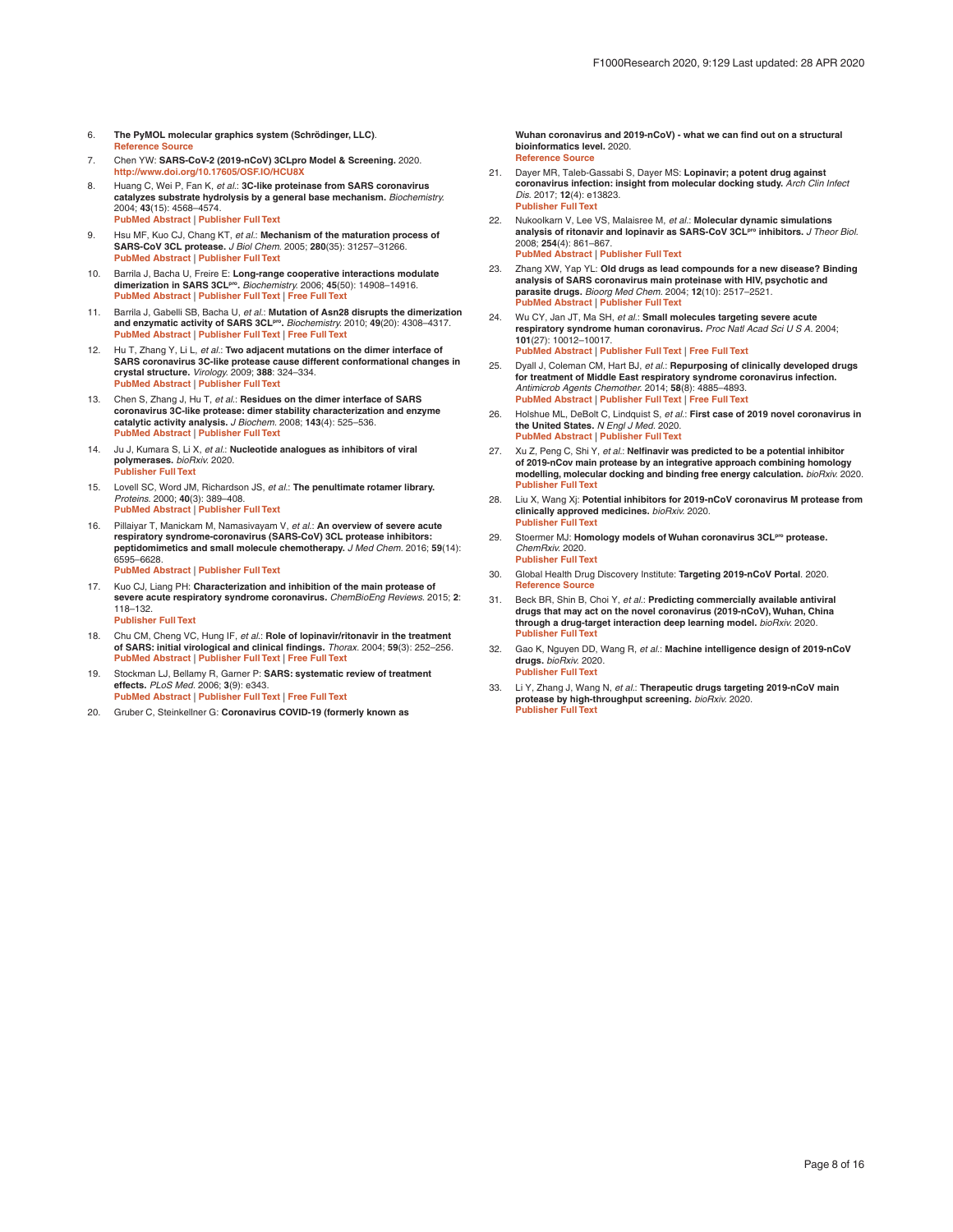## **Open Peer Review**

## **Current Peer Review Status:**

**Version 1**

Reviewer Report 17 March 2020

#### <https://doi.org/10.5256/f1000research.24784.r60415>

**© 2020 Viprakasit V et al.** This is an open access peer review report distributed under the terms of the [Creative](https://creativecommons.org/licenses/by/4.0/) [Commons Attribution License,](https://creativecommons.org/licenses/by/4.0/) which permits unrestricted use, distribution, and reproduction in any medium, provided the original work is properly cited.



## **Vip Viprakasit**

4.

Division of Pediatric Haematology and Oncology, Thalassemia Center, Department of Pediatrics, Faculty of Medicine Siriraj Hospital, Mahidol University, Bangkok, Thailand

## **Warut Tulalamba**

Research Division and Thalassemia Center, Faculty of Medicine Siriraj Hospital, Mahidol University, Bangkok, Thailand

In this article, Chen YW and his colleagues carried out virtual screening using the computational molecular modeling of the viral protein from SARS-CoV-2 or COVID-19 to identify therapeutics targets. The authors presented that 3CLpro protease enzyme of the SARS-CoV-2 is considered to be a promising drug target and repurposing accessible drugs to challenge the globally outbreaking of the SARS-CoV-2. The authors initially used the translated polyprotein (PP1AB) sequence of SARS-CoV-2 and SARS-CoV to prepare for protein structural model. Subsequently, they performed computational virtual screening against this against its using a library of purchasable drugs with the binding site grid. Among > 7,000 repurposing drugs in the screening with their known side effects, the antivirals ledipasir or velpatasvir are potentially used against SARS-CoV-2 infection with minimal side effects. The manuscript is straightforward in both terminology and structure. The manuscript can be considered to be accepted with a minor revision and could be further improved with following points:

- 1. Table 2 is mentioned prior Table 1 in the manuscript.
- 2. More details of the setting and cut-off used in the virtual screening and analysis should be provided in the Method section.
- 3. Table 1 is quite confusing. The importance residues of the SARS-CoV 3CLpro previously reported and the variant residues found in SARS-CoV-2 (this work) should be separated. The amino acid variants of each position should be included. Using the image with the annotation could be an alternative and more informative presentation.

In Table 3, some information should be included in the table, such as molecular weight. In addition,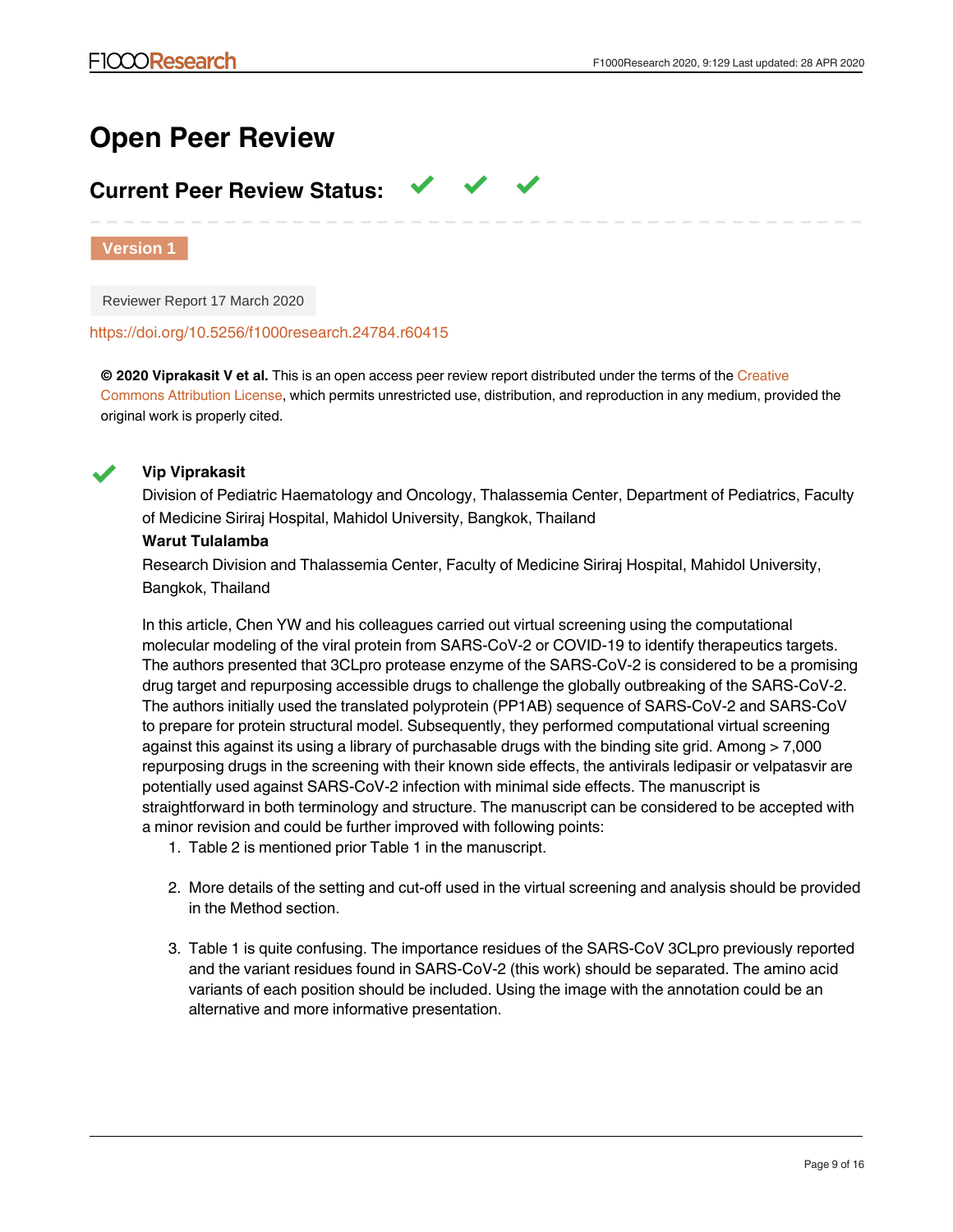- 4. In Table 3, some information should be included in the table, such as molecular weight. In addition, the authors should discuss more about the results shown in the Table 3 to compare the binding energy different between A and B chains.
- 5. In the conclusion, the authors proposed velpatasvir and ledipasvir as an attractive candidate. However, based on the virtual screening on the active sites of SARS-CoV-2 3CLpro model, both of them are not ranked as the top list in Chain A screening. Could you please explain this scenario? The results from other virtual screening package (such as Glide or FlexX) should be compared?
- 6. To extend the interest of the topic as well as to compare the potential for using repurposing drug in COVID-19 treatment, the drug virtual screening with other viral enzymes might be performed and compared. In this case, since there are several clinical researches for using this drug family (e.g. Lopinavir/ritonavir) in COVID-19 treatment, therefore, the authors can compare the virtual screening model with the clinical outcomes.

**Is the work clearly and accurately presented and does it cite the current literature?** Yes

**Is the study design appropriate and is the work technically sound?** Yes

**Are sufficient details of methods and analysis provided to allow replication by others?** Partly

**If applicable, is the statistical analysis and its interpretation appropriate?** Yes

**Are all the source data underlying the results available to ensure full reproducibility?** Yes

**Are the conclusions drawn adequately supported by the results?**

Yes

*Competing Interests:* No competing interests were disclosed.

*Reviewer Expertise:* Molecular genetics, Clinical haematology, Investigational New Drug, Clinical Trial.

**We confirm that we have read this submission and believe that we have an appropriate level of expertise to confirm that it is of an acceptable scientific standard.**

Author Response 01 Apr 2020

**Yu Wai Chen**, Hong Kong Polytechnic University, Hunghom, Hong Kong

**1.** This is now corrected.

MTiopens Communication

**2.** In reporting our virtual screening results, we listed the top 10 scorers of each model. We employed a 'soft' cutoff at which all results having the same binding energy were included. This led to 10 (one non-human vet drug later excluded) and 11 results in chains A and B, respectively. This is now added to Methods:VS. We revised the Methods:VS section to make the procedures in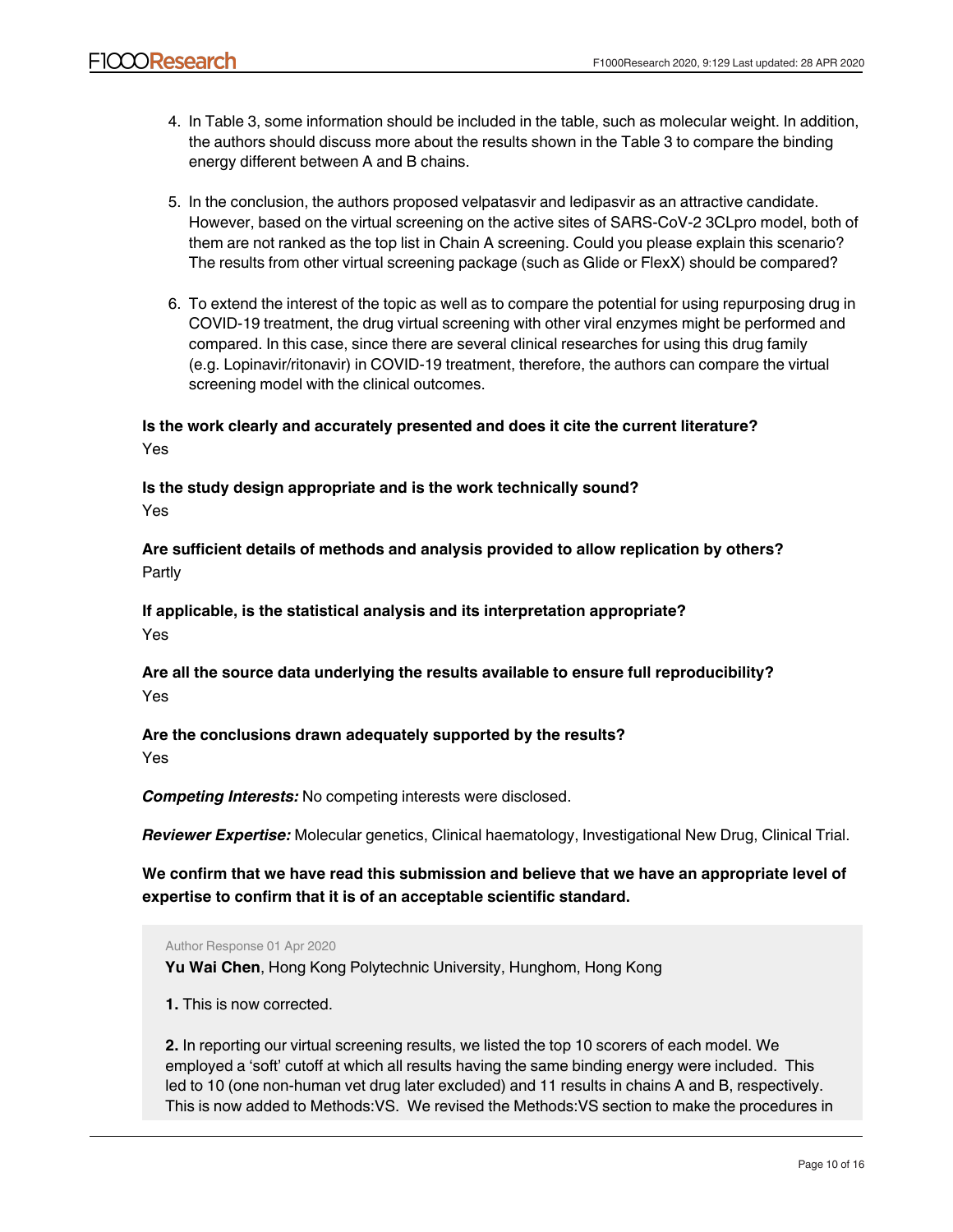MTiOpenScreen clearer.

**3. Table 1** is revised so that important residues in SARS-CoV and variant residues in SARS-CoV-2 are now separated. The amino acids are identified with their single-letter codes.

We keep the two lists together because the reader can immediately compare them and see that the two sets do not overlap. The same information is conveyed in 3D on **Fig. S1** in *Extended data*.

**4.** Molecular weights were added accordingly. The 'hits' column was revised to represent the number of stereoisomers found, out of the total possible numbers. **Table 3** caption was also revised to explain in detail.

The two chains are structurally non-identical (rmsd in  $Ca=0.83\text{\AA}$ ) in the dimer and in the crystal structure. The differences lie primarily in side-chain conformations, especially for residues with long side chains. Thus, the two chains are two slightly-different conformational states of the protein. It is advantageous to have two states for VS because it allows some degrees of conformational variability of the active sites to be taken into account. AutoDock Vina implemented in MTiOpenScreen does not allow for the flexibility of the active site. Therefore, one would not expect the active sites on the two chains to yield the same results in terms of binding energies and ligand ranking. Further, the AutoDock Vina 'binding energy' is not a true binding free energy *per se* but an analogous empirical scoring function for the sake of assessment. We interpreted these results semi-quantitatively to extract trends, in VS results section, instead of exercising detailed energetic comparisons.

**5.** In VS results, we identified 16 candidates. Our first intention was to present all these to the readers as top scorers of docking ranked by AutoDock Vina binding energies. Next, in the Assessment section, we discussed the known properties of some of these which stood out, also considering their side effects. We highlighted velpatasvir and ledipasvir mainly because of their minimal side effects, which is a crucial factor in repurposing. In addition, we noticed the two drugs which correspond to these two compounds also contain sofosbuvir which was identified as an anti-SARS-CoV-2 candidate in a separate study. It was because of all these factors, velpatasvir and ledipasvir stood out among the 16 candidates. Therefore we highlighted them in the conclusion. We also mentioned other top-ranking candidates but they may have strong side effects. We briefly assessed these candidates to inform the clinicians who may be interested in these results.

We did not intend for a comprehensive study comparing with other VS packages. Here we employed AutoDock Vina, one of the most popular VS utilities, and produced results for follow-up development. We are moving quickly to the next stage of experimental verification in order to respond to the rapidly worsening global crisis.

**6.** This work was intended to be a fast response to the current pandemic — thus, we focused on one of the several potential targets for antiviral development. To this day, there are several parallel efforts on this and other targets at different scales. At the time we revised it (end of March, 2020), this article is outdated in some aspects. Therefore, we shall not extend the work further on the computational methods, as this is not the most pressing.

As the reviewer mentioned, lopinavir and ritonavir have been clinically tried. These two compounds are also expected to be specific inhibitors of 3CL<sup>pro</sup>. Therefore, we checked to see if

VS picked up these two drugs: indeed it did, with a medium score (now included in **Table 3**) quite a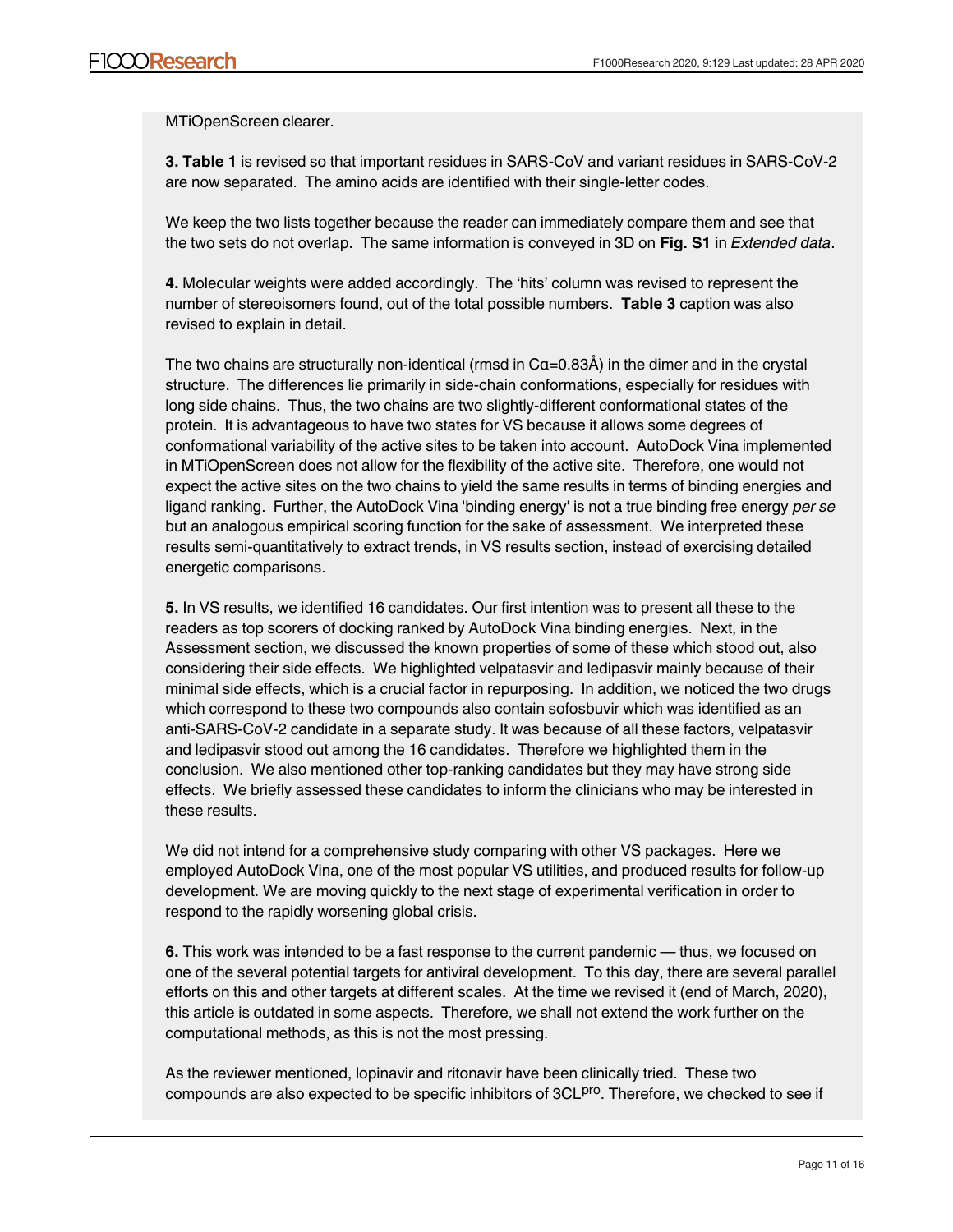VS picked up these two drugs: indeed it did, with a medium score (now included in **Table 3**) quite a bit lower than the top candidates. Docking of lopinavir/ritonavir into the SARS-CoV 3CL<sup>pro</sup> has been performed previously (referenced in the main text) and our models have basically the same active sites. Disappointedly, the latest trial of lopinavir/ritonavir on COVID-19 showed no clinical benefit. We added a sentence in Discussion to update the readers about this clinical trial.

*Competing Interests:* No competing interests were disclosed.

Reviewer Report 06 March 2020

## <https://doi.org/10.5256/f1000research.24784.r60414>

**© 2020 Ng W.** This is an open access peer review report distributed under the terms of the [Creative Commons Attribution](https://creativecommons.org/licenses/by/4.0/) [License,](https://creativecommons.org/licenses/by/4.0/) which permits unrestricted use, distribution, and reproduction in any medium, provided the original work is properly cited.



## **Wai-Lung Ng**

School of Pharmacy, Faculty of Medicine, The Chinese University of Hong Kong (CUHK), Hong Kong, Hong Kong

Since December 2019, a plethora of cases resembling viral pneumonia has emerged exponentially in Wuhan, China, which is now coined Coronavirus Disease 2019 (COVID-19; formerly known as 2019-nCoV).

Chen *et. al.* reported the computational modelling and virtual screening results of the 3C-like protease (3CLpro) of SARS-CoV-2. This study is timely in view of the recent outbreak of COVID-19. The rationale of repurposing existing drugs to tackle the global viral outbreak is sound. The manuscript is also well-written and structured. It should be noted that:

- The authors compared their model with the recently published crystal structure of 3CLpro and found a high similarity between the two structures. They also obtained a similar list of top-ranked drug candidates when the crystal structure was subjected to the same screening protocol.
- Several studies using similar modeling and virtual screening approaches have also been published recently.

Some suggestions for improving the manuscript:

- The authors proposed that the HCV drugs velpatasvir and ledipasvir, and thus Epclusa and Harvoni, could be attractive drug candidates for treating SARS-CoV-2 infection. However, there is no direct evidence to support this claim. To support this claim, the authors should connect the computational results with experimental data. To test their hypothesis, the authors should at least prove (or disprove) that the two HCV drugs could inhibit the biochemical activity of 3CLpro of SARS-CoV-2.
- To further test the hypothesis, the two NS5A inhibitors should be tested using in vitro assays such as viral RNA PCR assay.

If there are no such experimental data to support the claim, the authors may consider revising their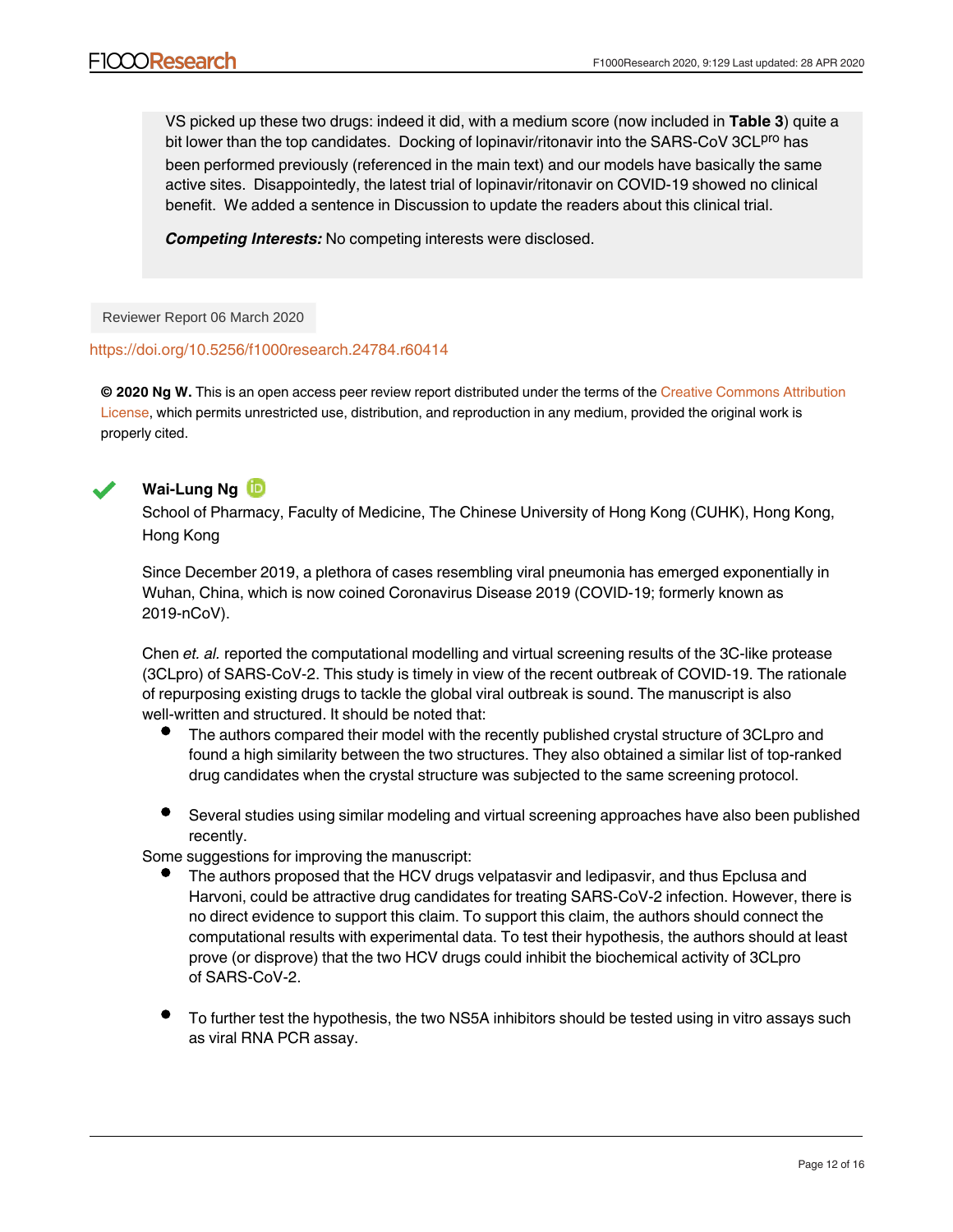If there are no such experimental data to support the claim, the authors may consider revising their conclusion to "the computational results provide a rationale for further experimental validation of treating SARS-CoV-2 with velpatasvir and ledipasvir".

**Is the work clearly and accurately presented and does it cite the current literature?** Yes

**Is the study design appropriate and is the work technically sound?** Yes

**Are sufficient details of methods and analysis provided to allow replication by others?** Yes

**If applicable, is the statistical analysis and its interpretation appropriate?** Yes

**Are all the source data underlying the results available to ensure full reproducibility?** Yes

**Are the conclusions drawn adequately supported by the results?** Yes

*Competing Interests:* No competing interests were disclosed.

*Reviewer Expertise:* Medicinal Chemistry, Drug Discovery, Chemical Biology

**I confirm that I have read this submission and believe that I have an appropriate level of expertise to confirm that it is of an acceptable scientific standard.**

Author Response 01 Apr 2020

**Yu Wai Chen**, Hong Kong Polytechnic University, Hunghom, Hong Kong

**1.** Experimental work to test these results is underway. This future plan is now included in the last sentence of the section Results:Assessment of the candidate drugs.

**2.** We agree that it is important to also study the effects of the two NS5A inhibitors. We plan to set up collaborations for that purpose.

**3.** This is related to point number 1. A sentence was added at the end of the section Results:Assessment of the candidate drugs to this effect.

**© 2020 Huang J et al.** This is an open access peer review report distributed under the terms of the [Creative Commons](https://creativecommons.org/licenses/by/4.0/)

*Competing Interests:* No competing interests were disclosed.

Reviewer Report 06 March 2020

<https://doi.org/10.5256/f1000research.24784.r60688>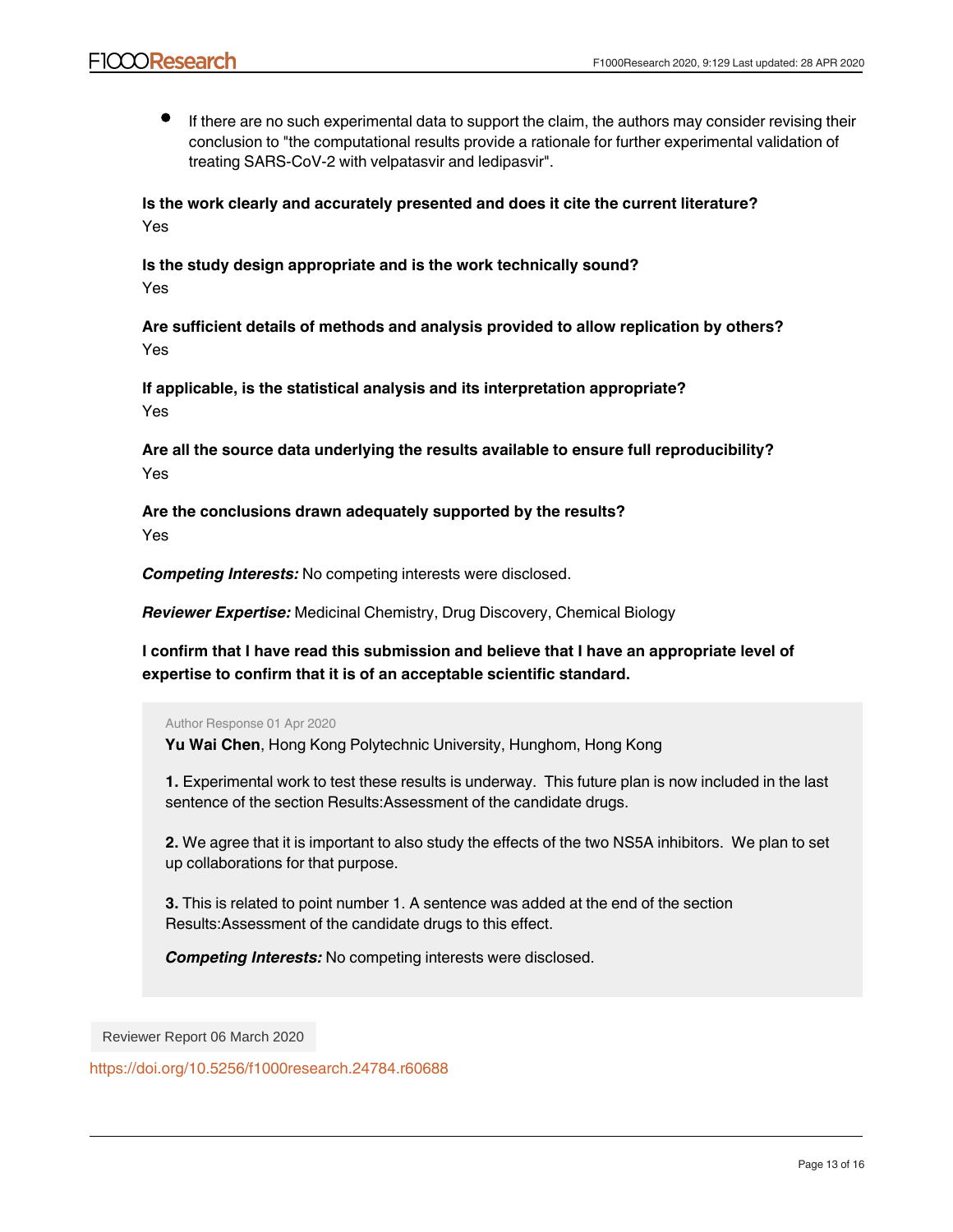**© 2020 Huang J et al.** This is an open access peer review report distributed under the terms of the [Creative Commons](https://creativecommons.org/licenses/by/4.0/) [Attribution License](https://creativecommons.org/licenses/by/4.0/), which permits unrestricted use, distribution, and reproduction in any medium, provided the original work is properly cited.



## **Qiaozhu Tan**

School of Life Sciences, Westlake University, Hangzhou, China **Jing Huang** School of Life Sciences, Westlake University, Hangzhou, China

Yu Wai Chen and co-workers presented a molecular modeling and docking study of the 3CL protease in the SARS-CoV-2 virus. The manuscript started with comparing polyprotein PP1AB sequences of SARS-CoV-2 and SARS-CoV, based on which the 3D structure of SARS-CoV-2 3CLPro protein was constructed. The authors then performed virtual screening against SARS-CoV-2 3CLPro using a library of 7173 purchasable drugs. Considering both binding affinities and known side effects, the authors recommend velpatasvir and ledipasvir, and further suggest combining them with another HCV RdRp inhibitor sofosbuvir, aka repurposing the Epclusa and Harvoni for treating the coronavirus. This is a concise and timely report, and has proposed new therapeutic possibilities for the SARS-CoV-2 virus. The manuscript could be further improved by addressing the following comments.

- 1. More details of the docking should be provided. What's the binding energy cutoff used? How is the hits (reported in Table 3) used? 3CLpro is catalytically active as a dimer. How is this considered in the virtual screening? What does the "(B Top scorers)" mean?
- 2. In the extended data of virtual screening, one compound could have multiple entries with different ZINC numbers. For example hesperidin corresponds to at least 20 different compounds. What are the difference? And how are different results assembled?
- 3. Table 1 is not clear. Please do a column-by-column comparison between different sites of SARS-CoV and SARS-CoV-2. Also please add one-letter amino acid codes for the residues.
- 4. The constructed protein structure is very similar to the recently solved crystal structure (6LU7), as "... confirms that the predicted model is good within experimental errors", but the docking results seem to differ significantly. Could the authors explain?

## **Is the work clearly and accurately presented and does it cite the current literature?** Yes

## **Is the study design appropriate and is the work technically sound?** Yes

**Are sufficient details of methods and analysis provided to allow replication by others?** Partly

**If applicable, is the statistical analysis and its interpretation appropriate?** Yes

**Are the conclusions drawn adequately supported by the results?**

**Are all the source data underlying the results available to ensure full reproducibility?** Yes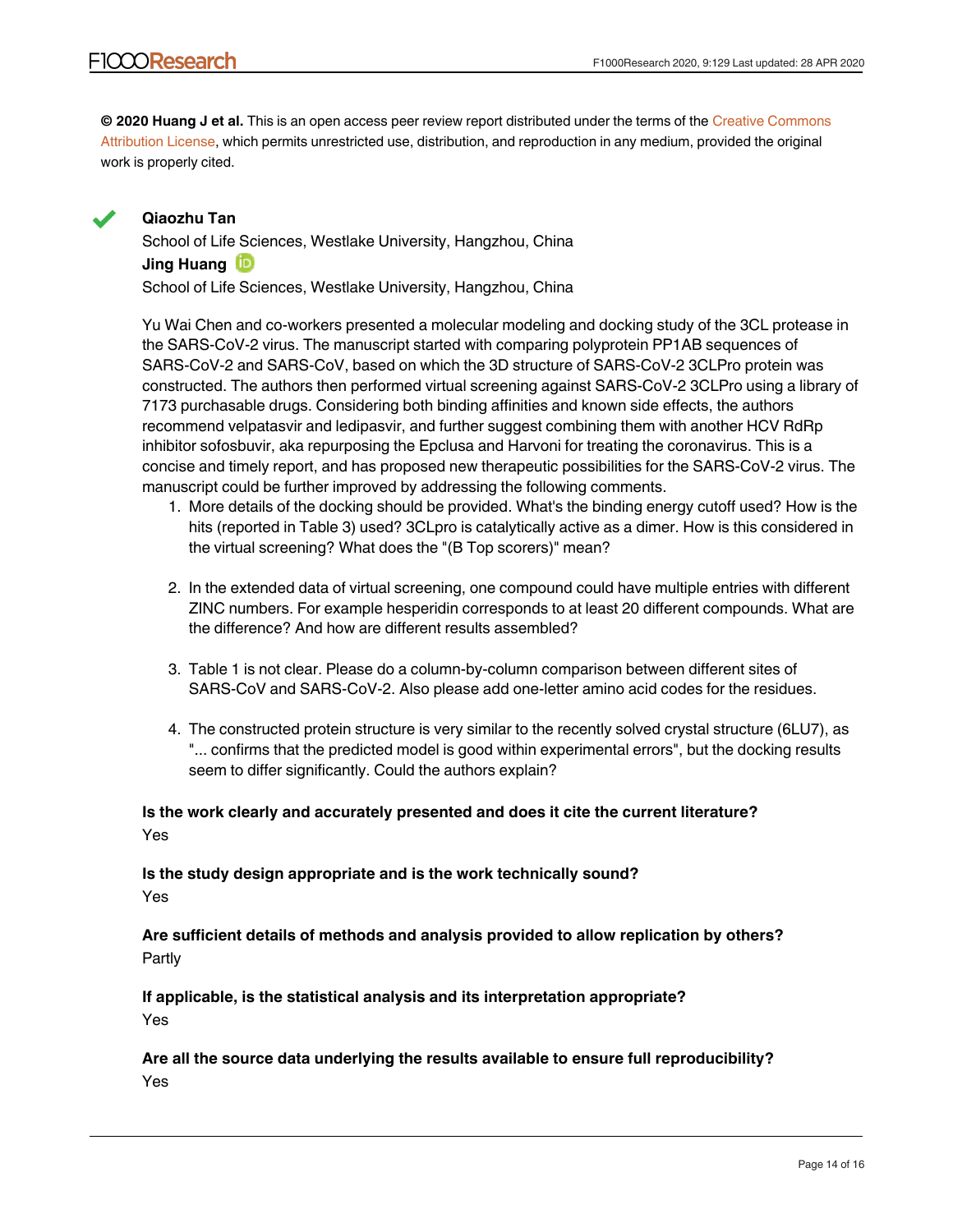## **Are the conclusions drawn adequately supported by the results?**

Yes

*Competing Interests:* No competing interests were disclosed.

*Reviewer Expertise:* Molecular Dynamics Simulation; Computer-aided Drug Design

**We confirm that we have read this submission and believe that we have an appropriate level of expertise to confirm that it is of an acceptable scientific standard.**

#### Author Response 01 Apr 2020

**Yu Wai Chen**, Hong Kong Polytechnic University, Hunghom, Hong Kong

**1.** In reporting our virtual screening results, we listed the top 10 scorers of each model. This is now added to Methods:VS.

The 'hits' is the number of times a compound appears (representing different stereoisomers) out of the total number of possible stereoisomers of that compound in the library. For example,

hesperidin has a large number of stereoisomers (38) in the library and 8 of these are among the top scorers, it can give some confidence of reproducibility of the screening method. Stereoisomers are expected to have different binding energies. This is clarified now in the Table 3 caption. The functional SARS-CoV 3CL<sup>pro</sup> is a dimer. Therefore the SARS-CoV-2 enzyme was also

constructed as a dimeric model, preserving all intermolecular interactions. The A- and B-chain active sites were screened independently but each was derived from the catalytically-active dimeric model. This information was now included in the Methods: Preparation of structural model and the VS sections.

The "(B Top scorers)" in the A column of Table 3 refers to those compounds which are top scorers of the B site but did not turn up among the A site top 10; they were listed to show that they still scored high (compared to the mean) although not at the top. This was explained in the Table caption.

**2.** The drugs-lib has 7173 purchasable drugs, with 4,574 unique compounds and their stereoisomers. Each entry is identified with the name of the compound as well as a ZINC15 ID. Stereoisomers of a compound (with same drug name but unique ZINC15 IDs) are collected together and presented as hits out of total possible stereoisomers. These are now described in Methods: VS and the Table 3 caption.

**3.** The purpose of Table 1 is to show that the variant positions do not overlap with any of the functional residues. It is not meant to be a detailed comparison. We amended the table to include one-letter residue identities. The list of dimerisation residues was revised to include R4, M6, E166 and E290. One reference was added.

**4.** The crystal structure virtual screening results (Table S2) is consistent with those of the models. Of the 9 top scorers, 6 were in common with the model top scorers (top half of table: Top scorers). For the remaining 10 of the model candidates, all of them were found in the full-list results of the crystal structure screen (bottom half of table: A, B model scorers), all with higher or similar scores to the two reference compounds, lopinavir and ritonavir. Given the semi-quantitative nature of VS and binding energy scoring using a static active site, these results from slightly different active-site conformations are considered to be agreeable.